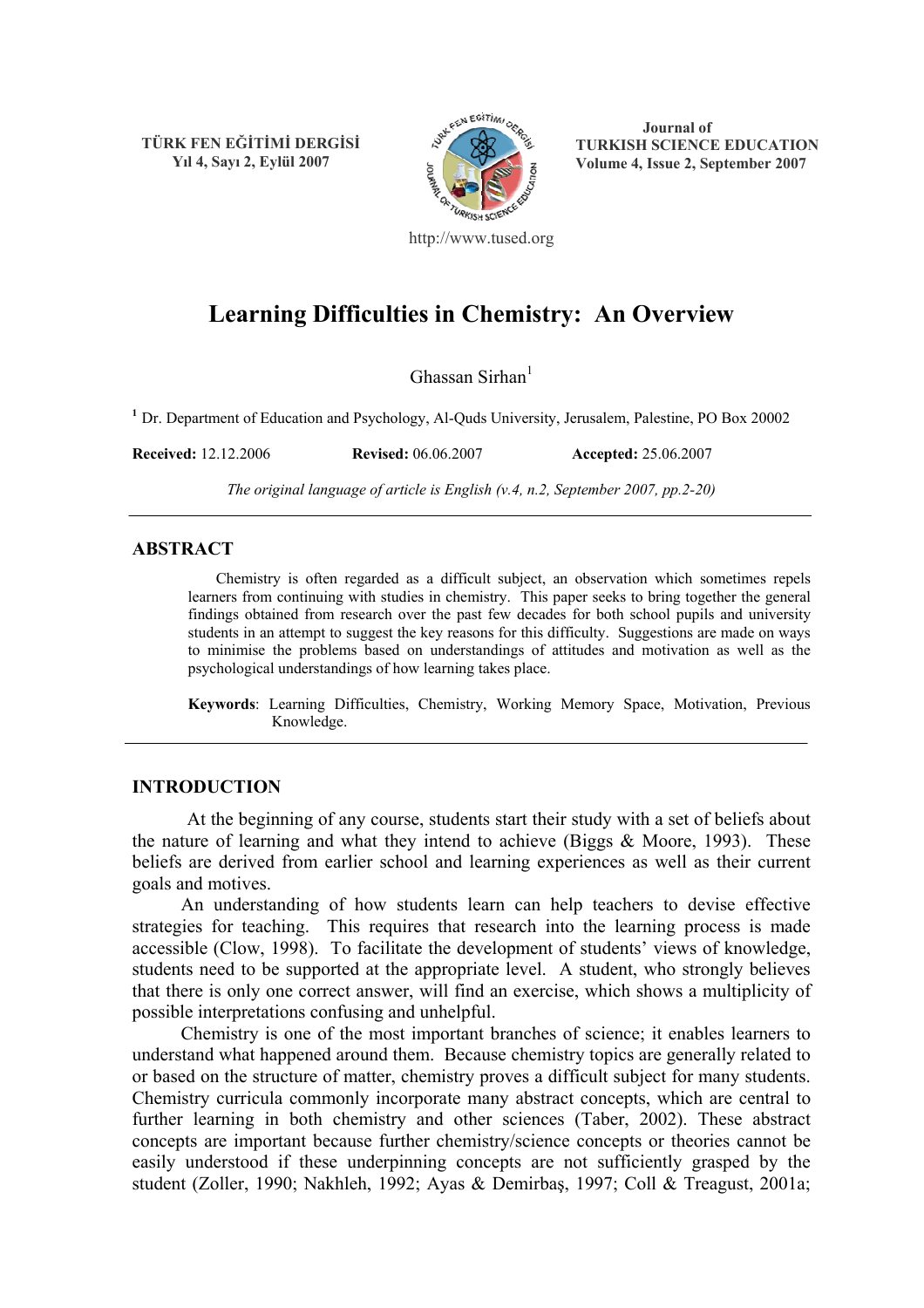Nicoll, 2001). The abstract nature of chemistry along with other content learning difficulties (e.g. the mathematical nature of much chemistry) means that chemistry classes require a high-level skill set (Fensham, 1988; Zoller, 1990; Taber, 2002).

Chemistry is often regarded as a difficult subject, an observation that sometimes repels learners from continuing with studies in chemistry. With the establishment of new syllabuses in chemistry for secondary schools in different countries in the last decayed.

One of the essential characteristics of chemistry is the constant interplay between the macroscopic and microscopic levels of thought, and it is this aspect of chemistry (and physics) learning that represents a significant challenge to novices (Bradley & Brand, 1985). In his early study, Johnstone (1974) reported that the problem areas in the subject, from the pupils' point of view, persisted well into university education, the most difficult topics being the mole, chemical formulae and equations, and, in organic chemistry, condensations and hydrolysis.

Over a number of years, many of the above difficult areas was subjected to systematic study to try to identify the point of difficulty and to seek common factors among the nature of these difficulties (Johnstone *et al*., 1977; Duncan & Johnstone, 1973; Kellett & Johnstone, 1974; Garforth *et al.*, 1976). Johnstone and El-Banna (1986) suggested a predictive model that enabled them to raise and test an important hypothesis, which was then applied to chemistry learning as well as to learning in other science disciplines.

Numerous reports support the view that the interplay between macroscopic and microscopic worlds is a source of difficulty for many chemistry learners. Examples include the mole concept (Gilbert & Watts, 1983), atomic structure (Zoller, 1990; Harrison & Treagust, 1996), kinetic theory (Abraham *et al*., 1992; Stavy, 1995; Taylor & Coll, 1997), thermodynamics (Abraham *et al*., 1992; Özmen & Ayas, 2003), electrochemistry (Garnett & Treagust, 1992; Sanger & Greenbowe, 1997), chemical change and reactivity (Zoller, 1990; Abraham *et al*., 1992), balancing redox equations and stereochemistry (Zoller, 1990), chemical bonding (Peterson & Treagust, 1989; Taber, 2002; Taber & Coll, 2003; Coll & Treagust, 2003; Özmen, 2004; Ünal *et al*., 2006), solution chemistry (Ravialo, 2001; Goodwin, 2002; Pınarbaş, & Canpolat, 2003; Çalık *et al.,* 2005, 2006), covalent bonding (Treagust, 1988; Peterson & Treagust, 1989; Peterson *et al*., 1989; Boo, 1998; Tan & Treagust, 1999; Coll & Treagust, 2001a; Nicoll, 2001), ionic bonding (Taber, 1997; Robinson, 1998; Coll & Treagust, 2001a; Coll & Treagust, 2003), metallic bonding (Coll & Treagust, 2001a), intermolecular forces (Treagust, 1988; Peterson & Treagust, 1989; Peterson *et al*., 1989; Taber, 1997; Boo, 1998; Tan & Treagust, 1999; Barker & Millar, 2000), chemical bonds and energetic (Boo, 1998; Barker & Millar, 2000), use of anthropomorphic language and analogies (Harrison & Treagust, 2000; Coll & Treagust, 2001a; Eshach & Garik, 2001; Nicoll, 2001), mental models (Coll & Treagust, 2001a, b, 2003; Coll & Taylor, 2002; Taber, 2002) and enhancing students' conceptual understanding (Barker & Millar, 2000; Harrison & Treagust, 2000).

Chemistry, by its very nature, is highly conceptual. While much can be acquired by rote learning (this often being reflected by efficient recall in examination questions), real understanding demands the bringing together of conceptual understandings in a meaningful way. Thus, while students show some evidence of learning and understanding in examination papers, researchers find evidence of misconceptions, rote learning, and of certain areas of basic chemistry which are still not understood even at degree-level (Johnstone, 1984; Bodner, 1991): What is taught is not always what is learned.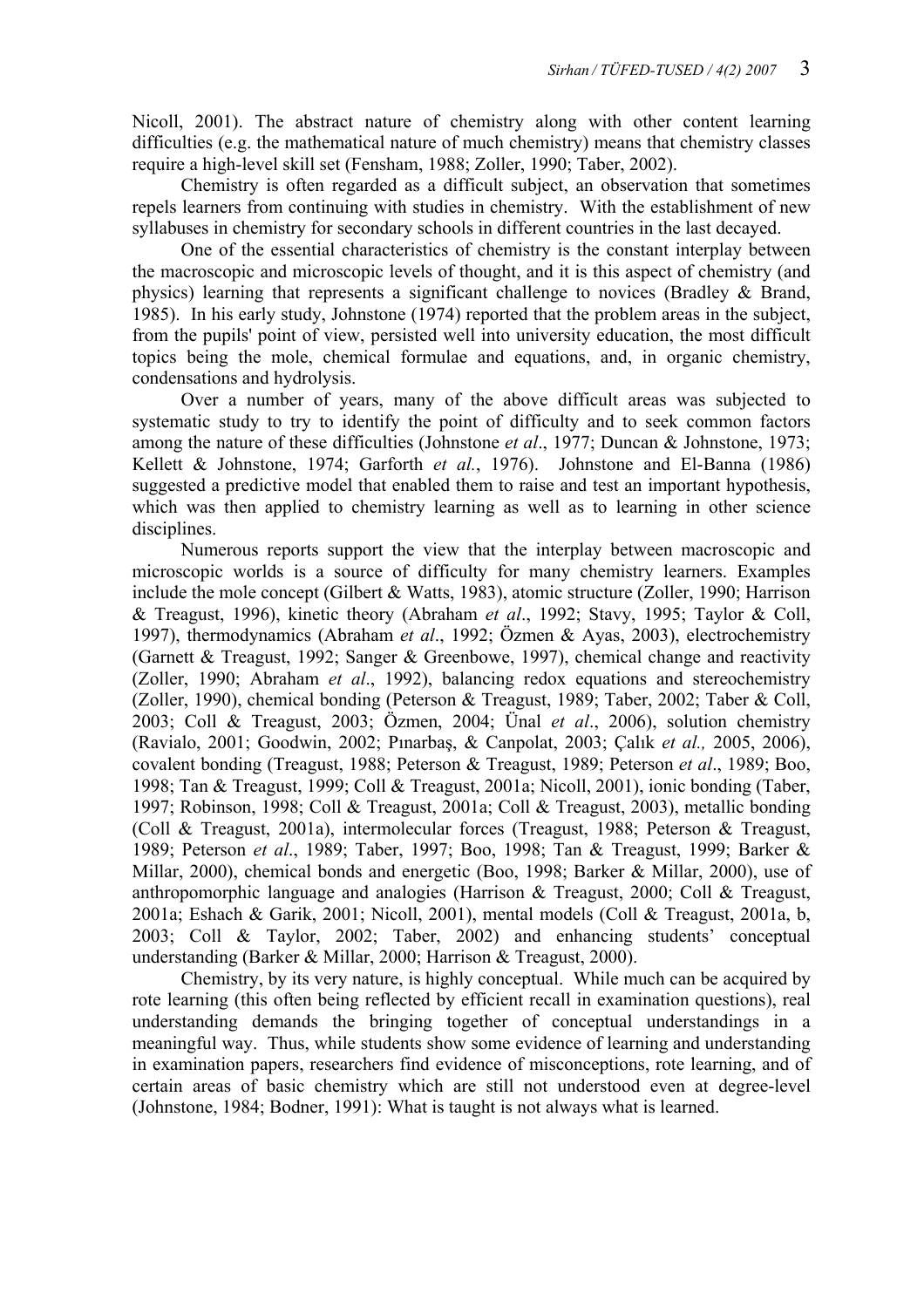This paper seeks to bring together some of the main findings from research over the past few decades, attempting to establish some key general principles which may be of value in curriculum development, policy makers, teachers, teaching strategies as well as in the generation of more research work. An examination of the aims of each study will reveal the motive of the researchers who undertook the study. Because the foundation for student conception research is the nature of learning, teachers will be able to easily translate the methods used for research into classroom practice.

The focus questions for this overview of the literature are:

- 1. What are the main areas of learning difficulty?
- 2. What are the main aspects of reducing obstacles to learning?

Research reported in the literature for each of these themes is now presented in turn.

# **1. Areas of Difficulty**

 In looking at the enormous range of papers, which have addressed various facets of the learning difficulties, related to chemistry, it is not easy to categorise the work into neat compartments. In the analysis presented here, the work has been divided into five main areas of concern, recognising that there are overlaps and potential omissions. Each is discussed briefly.

# **(a) Curriculum Content**

 The advent of revised school syllabuses in the 1960s and 1970s in many countries saw a move towards the presentation of school chemistry in a logical order, the logic usually being that of the experienced academic chemist. Similarly, early chapters in almost all textbooks for first level higher education courses start with topics like atomic theory, line spectra, Schrödinger equations, orbital, hybridisation, bonding, formulae, equations, balancing ionic equations, calculations, and stoichiometry. This is the 'grammar and syntax' (Jenkins, 1992) of chemistry but is daunting for the student. Johnstone (2000) has made arguments against this 'logical' presentation cogently: The logical order may well not be psychologically accessible to the learner.

 Much school chemistry, taught before 1960, laid great emphasis on descriptive chemistry, memorisation being an important skill to achieve examination success. The sub-microscopic interpretation and symbolic representation were left until later (see Figure 1). Today, the descriptive is taught alongside both the 'micro' and 'representational'. Johnstone (1982) has argued that the learner cannot cope with all three levels being taught at once, and Gabel (1999) supports this argument. Indeed, today, there is a danger that chemistry depends too much on the representational, with inadequate emphasis on the descriptive.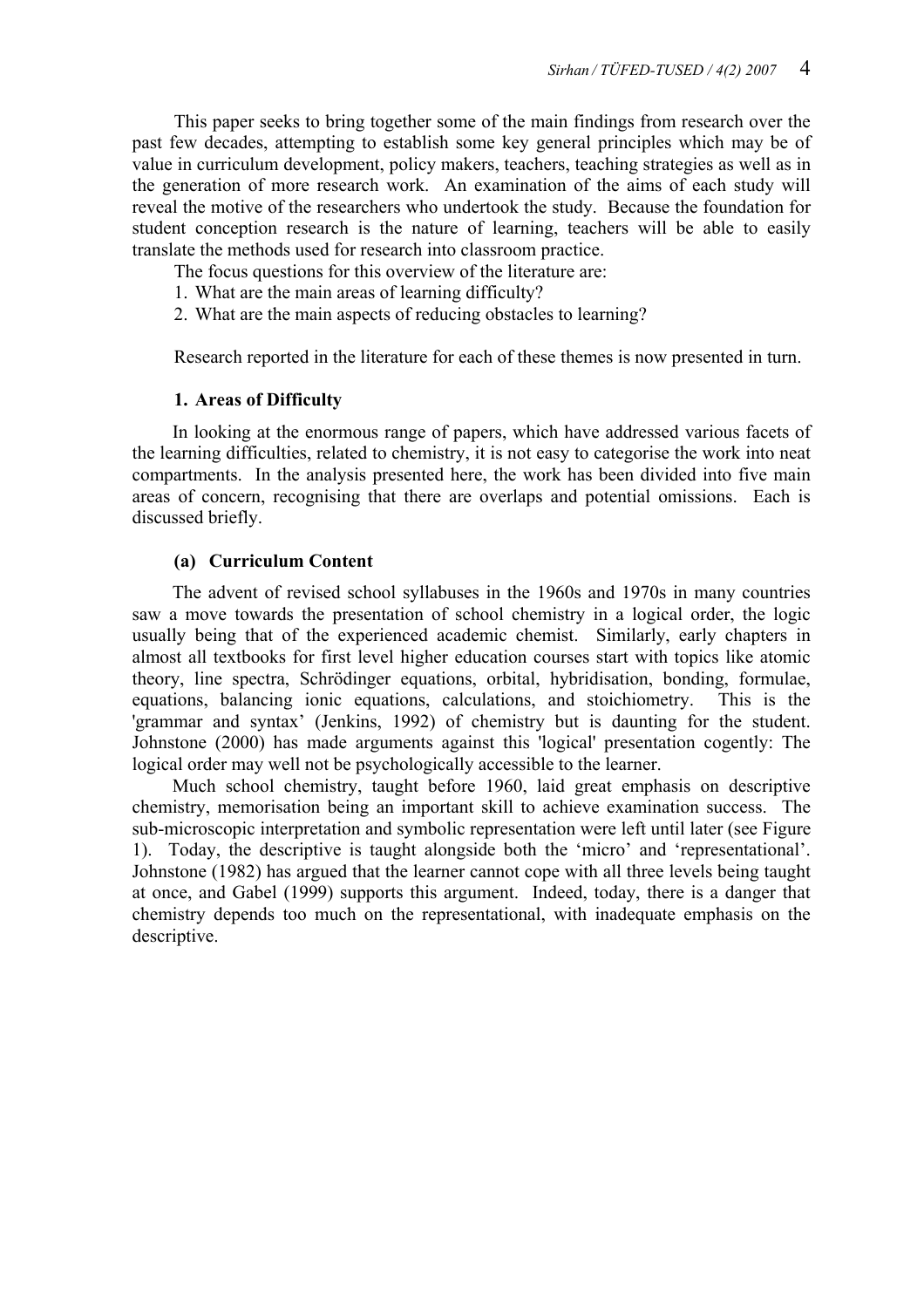

**Figure 1:** *The Chemistry Triangle*

 Chemical knowledge is learned at three levels: "sub-microscopic," "macroscopic" and "symbolic", and the link between these levels should be explicitly taught (Johnstone, 1991; Gabel, 1992; Harrison and Treagust, 2000; Ebenezer, 2001; Ravialo, 2001; Treagust *et al*., 2003). Also, the interactions and distinctions between them are important characteristics of chemistry learning and necessary for achievement in comprehending chemical concepts. Therefore, if students possess difficulties at one of the levels, it may influence the other. Thus, determining and overcoming these difficulties should be our primary goal.

 Johnstone (1984, 1991) indicated that the nature of chemistry concepts and the way the concepts are represented (macroscopic, microscopic, or representational) make chemistry difficult to learn. The methods by which students learn are potentially in conflict with the nature of science, which, in turn, influences the methods by which teachers have traditionally taught (Johnstone, 1980).

 In order to determine whether student's understanding of chemistry would increase if the particulate nature of matter (sub-microscopic level) was emphasised, Gabel (1993) conducted a study involving students in an introductory chemistry course. Introducing extra instruction to the experimental group that required students to link the particulate nature of matter to other levels (macroscopic and symbolic levels); Gabel found that the experimental group performed higher in all levels than the control group. It seems that this kind of additional instruction is effective in helping students make connections between the three levels on which chemistry can be both taught and understood.

 Sawrey (1990) found that, in an introductory chemistry course, significantly more students were able to solve the problems that used symbols and numbers than could solve those depicting particles. Bunce *et al*. (1991) interviewed students who had solved problems out loud. This study indicated that students rarely thought about the phenomenon itself but they searched in their minds until they came upon something that fitted the conditions of the problem.

 Osborne and Cosgrove (1983) showed how students (at several school age levels) understood little about the particulate nature of matter or about chemical phenomena in their everyday lives. Surprisingly, some of the incorrect explanations that students gave to common phenomena are concepts that they developed AFTER formal school instruction. Bodner (1991) then used the same questions developed by Osborne and Cosgrove to determine how prevalent these ideas were among the graduate students. His findings indicated that non-scientific explanations persist for some students even after they had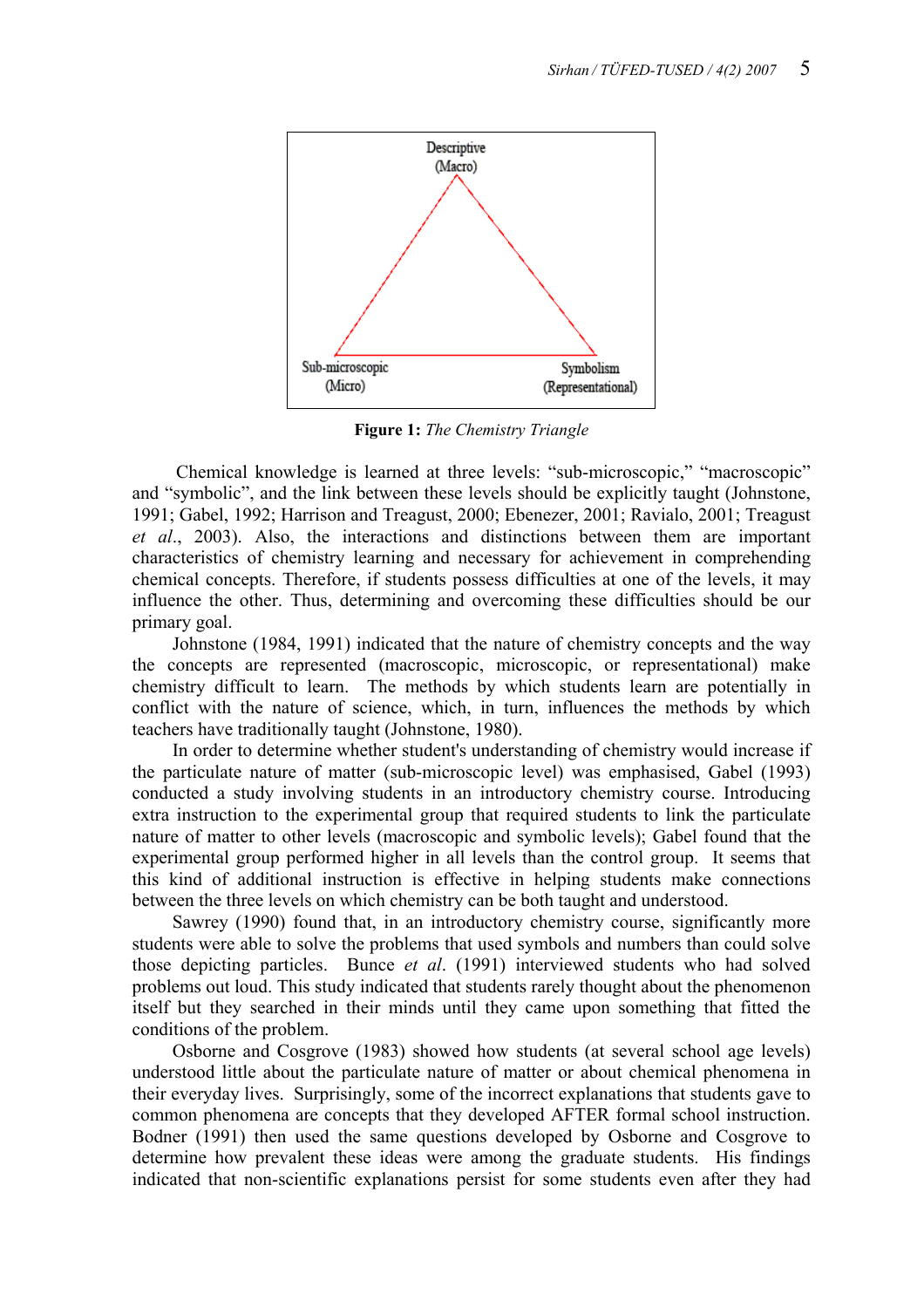graduated with a major in chemistry. He concluded that students have difficulty in applying their knowledge and they do not extend their knowledge into the real world.

 This last aspect has been discussed (Reid, 1999, 2000) where it was suggested that the chemistry syllabus to be taught should not be defined by the logic of the subject but by the needs of the learner while Johnston's complementary paper (Johnstone 2000) emphasises that the order and method of presentation must reflect the psychology of the learner. These two fundamental principles would offer a constructive basis for dialogue in re-structuring the way Chemistry is offered at school and higher education: in simple terms, define the material to be taught by the needs of the learner, and define the order of presentation by the psychology of learning.

 Such a statement is relatively easy to make but it may well prove to be very difficult to implement. Most curricula are defined by the needs of the next stage and are not defined by the needs of those (often the majority) who will *not* study chemistry at the next stage (Reid, 1999, 2000). Similarly, chemistry is a logical subject and its inherent logic is a tempting structure on which to build a syllabus. However, the logic is that of the expert not the learner.

## **(b) Overload of Students' Working Memory Space**

 The working memory space is of limited capacity (Baddeley, 1999). This limited shared space is a link between, what has to be held in conscious memory, and the processing activities required to handle it, transform it, manipulate it, and get it ready for storage in long-term memory.

 When students are faced with learning situations where there is too much to handle in the limited working space, they have difficulty selecting the important information from the other less important information. The latter has been described as "noise", the student having difficulty in separating the signal from the noise (Johnstone & Letton, 1991).

 Faced with new and often conceptually complex material, the chemistry student needs to develop skills to organise the ideas so that the working space is not overloaded. Without the organising structures available to the experienced teacher, the student frequently has to resort to rote learning, which does not guarantee understanding. To solve this type of problem, Johnstone (1999) has argued that teachers have to look more closely at what is known about human learning and also look at the nature of the discipline of chemistry and its intellectual structure in an effort to harmonise them.

 The ability to develop strategies to cope with information overload depends heavily on the conceptual framework already established in the long-term memory. Working space cannot be expanded but it can be used more efficiently. However, this depends upon some recognisable conceptual framework that enables student to draw on old, or systematise new, material. Miller (1956) suggested the idea of "chunking" (the ability to use some strategy to bring together several items into one meaningful unit, thus reducing working space demands).

 Difficulties in conceptual understanding have been related to working memory space and the idea of chunking (Johnstone & Kellett, 1980; Johnstone, 1980). Salvaratnam and Frazer (1982) discuss the use of summary frameworks while Johnstone outlines ways by which extraneous excess information ("noise") can be reduced (Johnstone, 1980; Johnstone & Wham, 1982). Some practical ways to avoid information overload will be discussed later.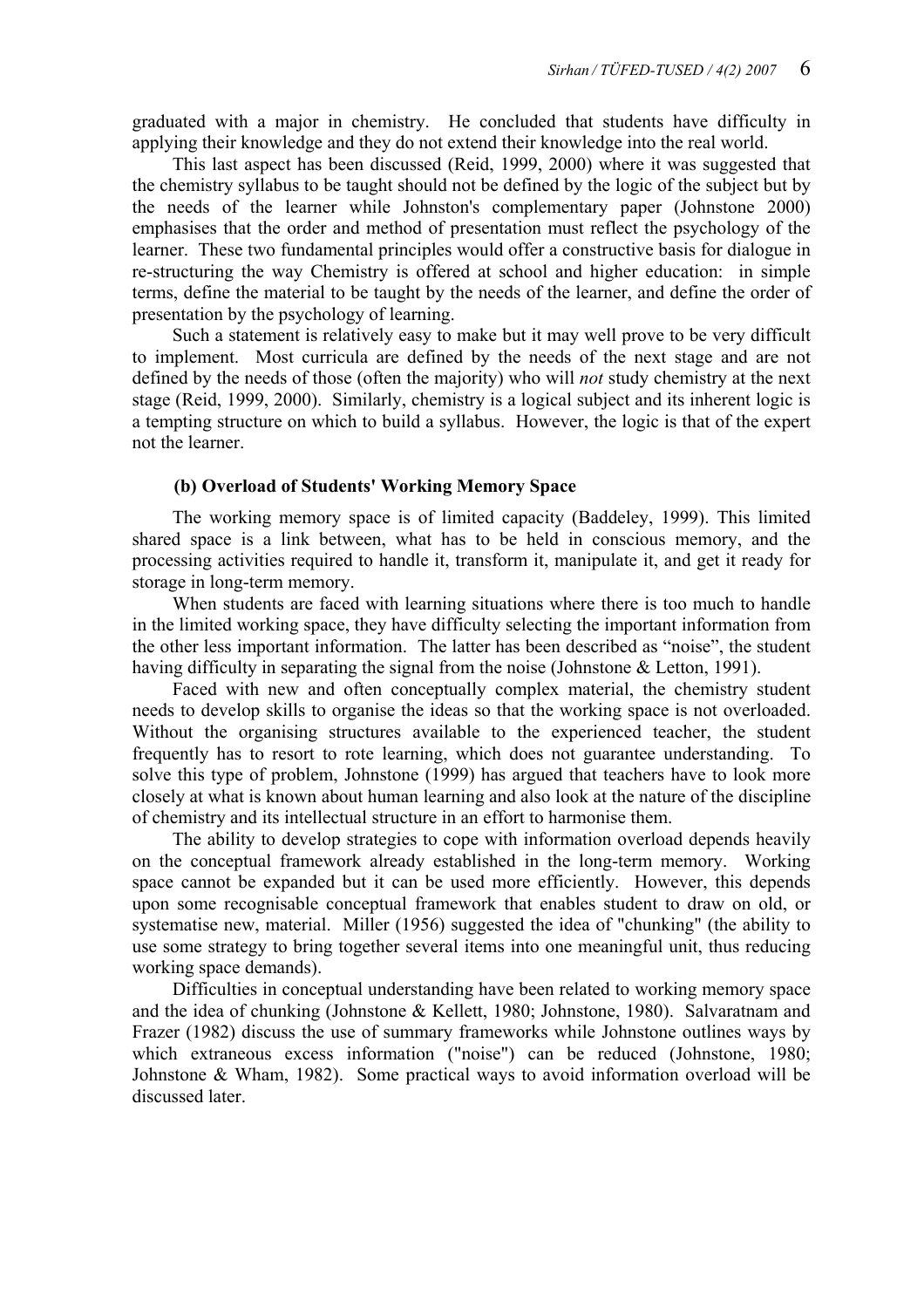## **(c) Language and Communication**

 Language has been shown to be another contributor to information overload (Johnstone, 1984). Language problems include unfamiliar or misleading vocabulary, familiar vocabulary which changes its meaning as it moves into chemistry, use of highsounding language, and the use of double or triple negatives (Cassels  $&$  Johnstone, 1985). An interesting example of the effect of language on working memory space overload is the work carried out to measure working memory space, using the second language of the pupils. They found that, where the learner was operating in a second language, the usable working memory space dropped by about one unit. It was suggested that this unit was being "used" to handle the language transfer (Johnstone & Selepeng, 2001).

 In USA, Gabel (1999) has noted that difficulties students have with chemistry may not necessarily be related to the subject matter itself but to the way of talking about it. In Australia, Gardner (1972) made a study of the vocabulary skills of pupils in secondary schools. He drew up word lists to show which non-technical words were inaccessible to pupils at various stages. He also examined the words and phrases which connect parts of a sentence and which give logical coherence to it (development of logical arguments are impossible without these logical connectives). He found that many words used frequently by science teachers were just not accessible to their pupils.

 In Scotland, similar investigations were conducted and extended into higher education. The study by Cassels and Johnstone (1980) has shown that the non-technical words associated with science were a cause of misunderstanding for pupils and students. Words, which were understandable in normal English usage, changed their meaning (sometimes quite subtly) when transferred into, or out of, a science situation. For example, the word "volatile" was assumed by students to mean "unstable", "explosive" or "flammable". Its scientific meaning of "easily vaporised" was unknown. The reason for the confusion was that "volatile", applied to a person, does imply instability or excitability and this meaning was naturally carried over into the science context with consequent confusion.

 White (1977) argued that learning involves the interaction of the information that the learner receives through his sensory system and the information that he or she already has available in his or her long-term memory. This enables the learner to recognise and organise the incoming information and make sense of it. Unfamiliar or confusing words and constructions come into conflict with the organisational process. White also emphasised that the cognitive processes may be considered to involve the interaction of the components of memory: Working memory and long-term memory.

 Language influences the thinking processes necessary to tackle any task. This is supported by the following observations made by Cassels and Johnstone (1984). They noted that memory span is not determined by the number of words but by the grammatical structures (e.g., embedded clauses) that may themselves load the memory. They stress that the important factor in the sentence is its meaning while sentences with a negative require more of working memory capacity than do otherwise identical sentences lacking the negative.

 The whole area of language, including the use of representational symbolisms, needs careful thought. Previous work has established the reality and nature of the problem. Language helps or hinders interactions with long-term memory but it also can be a source of significance information overload. Perhaps this suggests that there has to be more opportunity for the learner to verbalise and discuss ideas as they are being presented. This would give opportunities for misunderstandings and confusions to become more apparent, allowing the learner to adjust thinking and clarify ideas.

**(d) Concept Formation**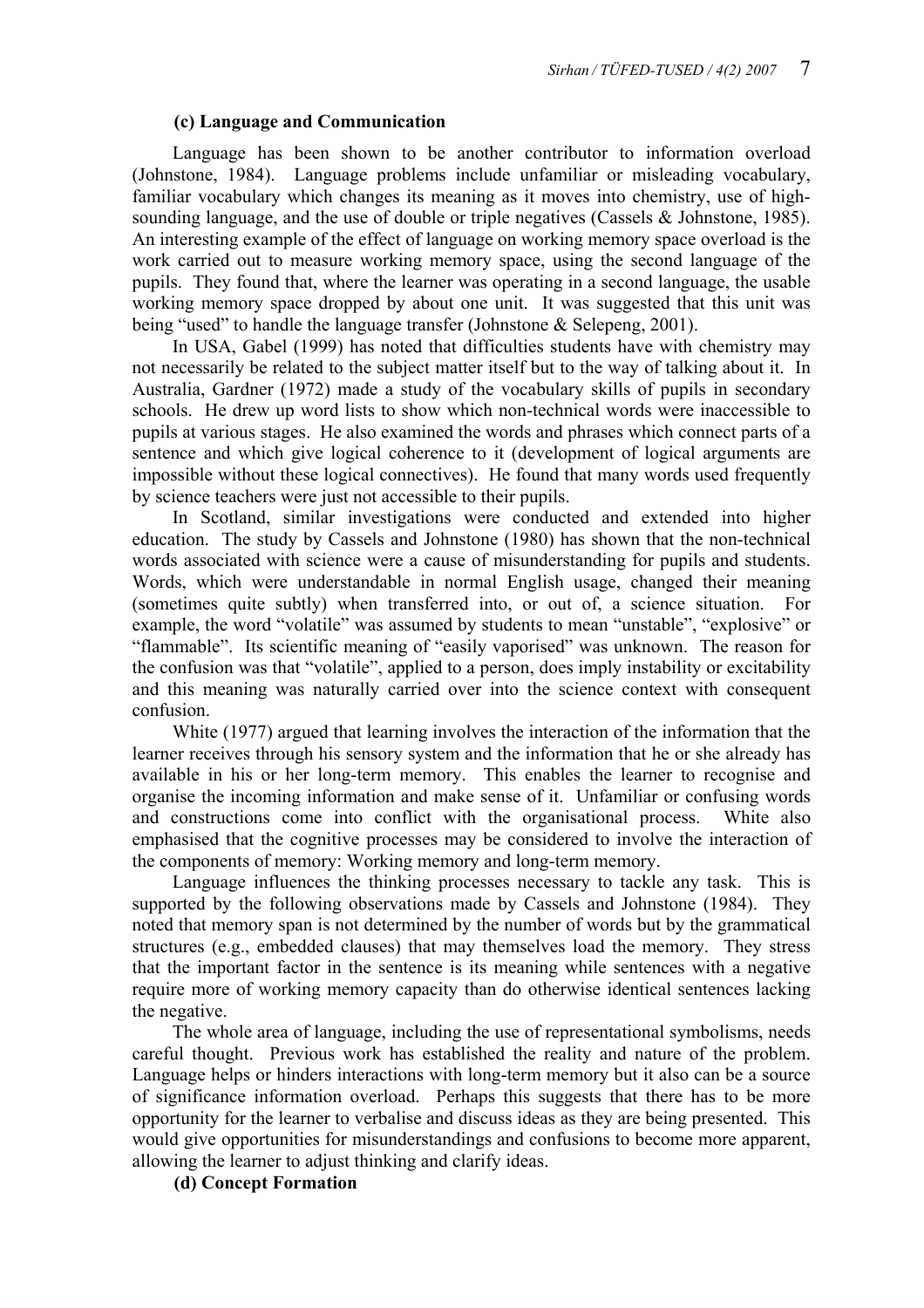Chemistry learning requires much intellectual thought and discernment because the content is replete with many abstract concepts. Concepts such as dissolution, particulate nature of matter, and chemical bonding are fundamental to learning chemistry (Abraham *et al*., 1992, 1994; Nakhleh, 1992).

 Unless these fundamentals are understood, topics including reaction rate, acids and bases, electrochemistry, chemical equilibrium, and solution chemistry become arduous. Therefore, inquiring into students' conceptions of the fundamental concepts in chemistry has been a research focus of several researchers in many countries for the last two decades (Stavy, 1988; Peterson & Treagust, 1989; Ebenezer & Gaskell, 1995; Quiles-Pardo & Solaz-Portoles, 1995; Ayas & Demirbaş, 1997; Ayas & Coştu, 2002; Çalık *et al*., 2005).

 Real understanding requires not only the grasp of key concepts but also the establishment of meaningful links to bring the concepts into a coherent whole. Ausubel's important work (1968) has laid the basis for understanding how meaningful learning can occur in terms of the importance of being able to link new knowledge on to the network of concepts, which already exist in the learner's mind. Concepts develop as new ideas are linked together and the learner does not always correctly make such links. This may well lead to misconceptions.

 Conceptions or pieces of intellectual thought either reinforce each other or act as barrier for further learning. To overcome obstacles in learning, student conception researchers have been focusing on identifying and assessing students' "misconceptions" (Helm, 1980), "alternative frameworks" (Driver, 1981), "children's science" (Gilbert *et al*., 1982), or "preconceptions" (Novak, 1977). These labels are attached when students' conceptions are different from the scientific ideas and explanations (Nakhleh, 1992; Taber, 2000; Nicoll, 2001; Ayas, Köse and Taş, 2002).

 There have been an enormous number of studies on misconceptions in chemistry and there are several reviews of this area (Anderson, 1990; Stavy, 1991, 1995; Nakhleh, 1992; Gabel & Bunce, 1994; Wandersee *et al.*, 1994). In addition, various studies indicate that student' difficulties in learning science concepts may be due to the teachers' lack of knowledge regarding students' prior understanding of concepts (Driver & Easley, 1978; McDermott, 1984). Bodner (1986) makes a salutary point when he notes that, 'We can teach - and teach well - without having the students learn".

 Alternative conceptions may not be just students' fault. Chemical knowledge structures, for example, in "combustion," "physical and chemical change," and "dissolving and solutions" by their very nature lead to alternative conceptions argues Griffiths (1994). Students' conceptions are constrained both by the perceiver (learner) and the perceived (chemical phenomena) (Ebenezer, 1991). Thus, learning involves knowledge that needs to be restructured, adapted, rejected, and even discarded (Duschl and Osborne, 2002).

 Various other studies have focused on students' concepts and their inter-connections. Fensham and George (1973) investigated problems arising from the learning of organic chemistry while Kellett and Johnstone (1974) indicated that students had little conceptual understanding of functional groups and their role. This caused difficulties with, for example, esterification, condensation, and hydrolysis. Kempa and Nicholls (1983) found that problem-solving ability, above the algorithm level, depends on the strength of concept interlinking in a student's mind. They also found that a student's ability was dependent on context, such that individual students can do well in some areas and badly in others.

 Bodner (1991) has listed several factors that may lead to misconceptions in the minds of learners. He notes the problems of rote learning where students possess knowledge without understanding. When the teacher first introduces an idea, the learner may already possess previous experience (derived from the world around, including the media), which leads to confusion. In addition, there is also the problem where the scientific language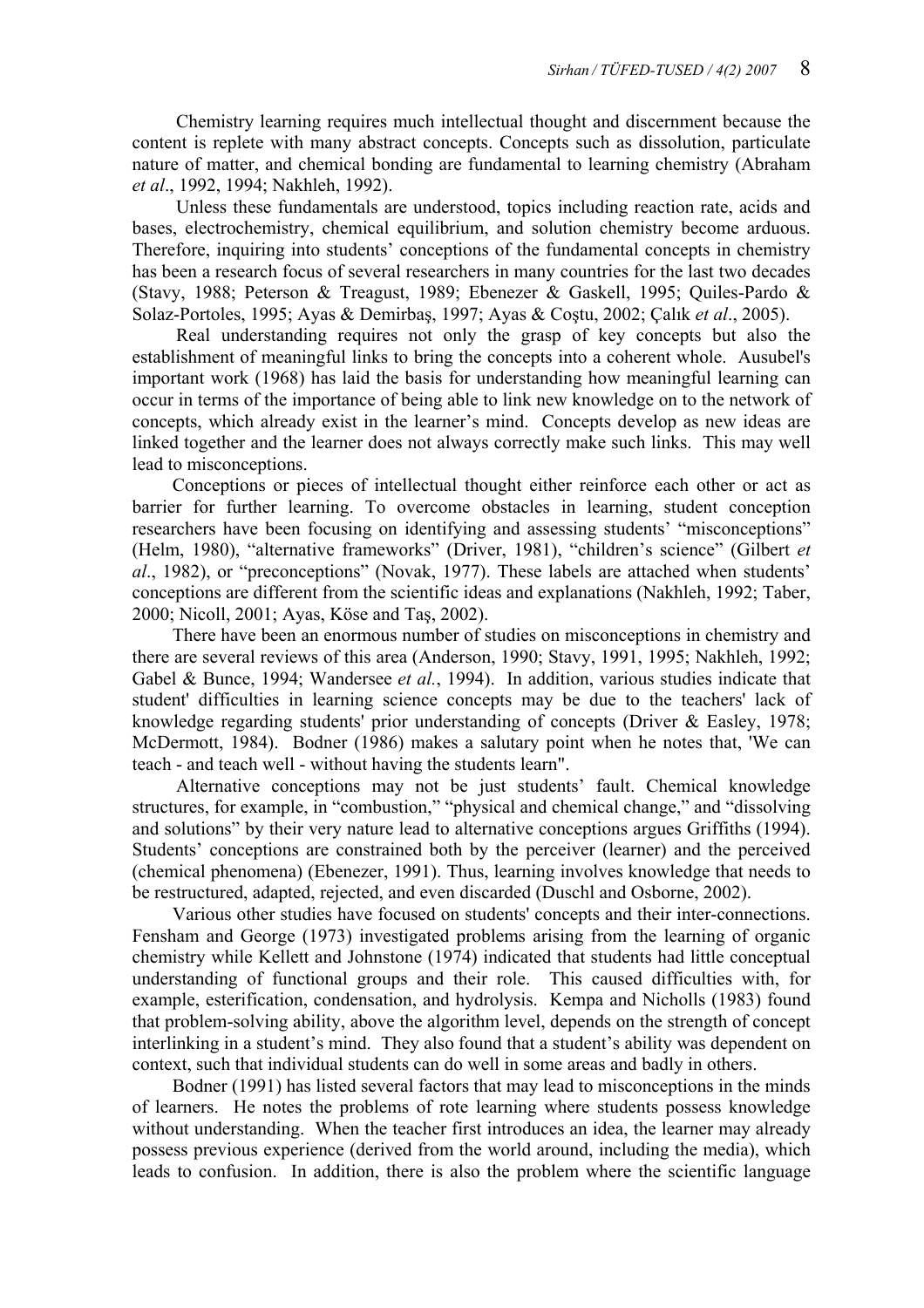remains constant while the meanings of the terms change until they become misleading. Many research tools appear in the literature to identify students' misconceptions. Examples include the diagnostic tests developed by Treagust (1988) and Krishnan and Howe (1994).

 While the literature is replete with papers, which provide evidence of misconceptions, fewer papers suggest potential remedies. It is worth recognising that misconceptions will occur - learner does not come to chemistry with empty minds. The process of learning chemistry will involve the modification or alteration of previously held ideas and this is a natural process. It is individual in nature and there is no way by which the teacher has the time or capacity to approach each learner on an individual basis. However, in practice, if concepts are developed with care, building on the language and thought forms already present, while allowing concepts to be approached from several directions, the learner will be enabled to develop ideas more meaningfully. In addition, learners need the opportunity to "play with ideas', to share ideas, to verbalise concepts so that, in a natural, step-wise fashion, concepts steadily move forward on a secure base. This will allow inadequate conceptions to be modified in an acceptable way. Nonetheless, misconceptions will always occur, even among those highly experienced in chemistry!

 The whole area of misconceptions (including alternative frameworks and the ideas in constructivism) probably needs some re-thinking. It appears to be a natural part of the developmental process and it appears to be individually idiosyncratic. However, strategies can be adopted to take advantage of this natural process in the development of more secure concept understandings. A useful future line of research might be to explore the effects of strategies, which teachers might use to take advantage of this natural process in order to give the learners an enriched understanding of important concepts. Group work, dialogue and the exchange of ideas may all be very important in allowing misconceptions to be corrected effectively.

#### **(e) Motivation**

 There is no doubt that motivation to learn is an important factor controlling the success of learning and teachers face problems when their students do not all have the motivation to seek to understand. However, the difficulty of a topic, as perceived by students, will be a major factor in their ability and willingness to learn it (Johnstone & Kellett, 1980).

 Students' motivation to learn is important but does not necessarily determine whether they employ a deep or a surface approach: Aspects of students' motivation to learn can be classified as either intrinsic (e.g. wanting to know for its own sake) or extrinsic (e.g. wanting to learn what is on an exam syllabus) (Entwistle *et al*., 1974). There is also a third class, called 'amotivational' learning, which covers the situation where students do things (like attending lectures) without any conscious belief that this will help them learn anything (Vallerand & Bissonnette, 1992).

 Resnick (1987) found that students will engage more easily with problems that are embedded in challenging real-world contexts that have apparent relevance to their lives. If the problems are interesting, meaningful, challenging, and engaging they tend to be intrinsically motivating for students. However, Song and Black (1991) indicated that students may need help in recognising that school-based scientific knowledge is useful in real-world contexts.

 White (1988) argued that the issue of long-term and short-term goals is relevant to the learning of science. The student who goes to lectures with a short-term goal of passing examinations often has a specific approach to learning. Scientific laws and potentially meaningful facts are learned as propositions unrelated to experience. Too often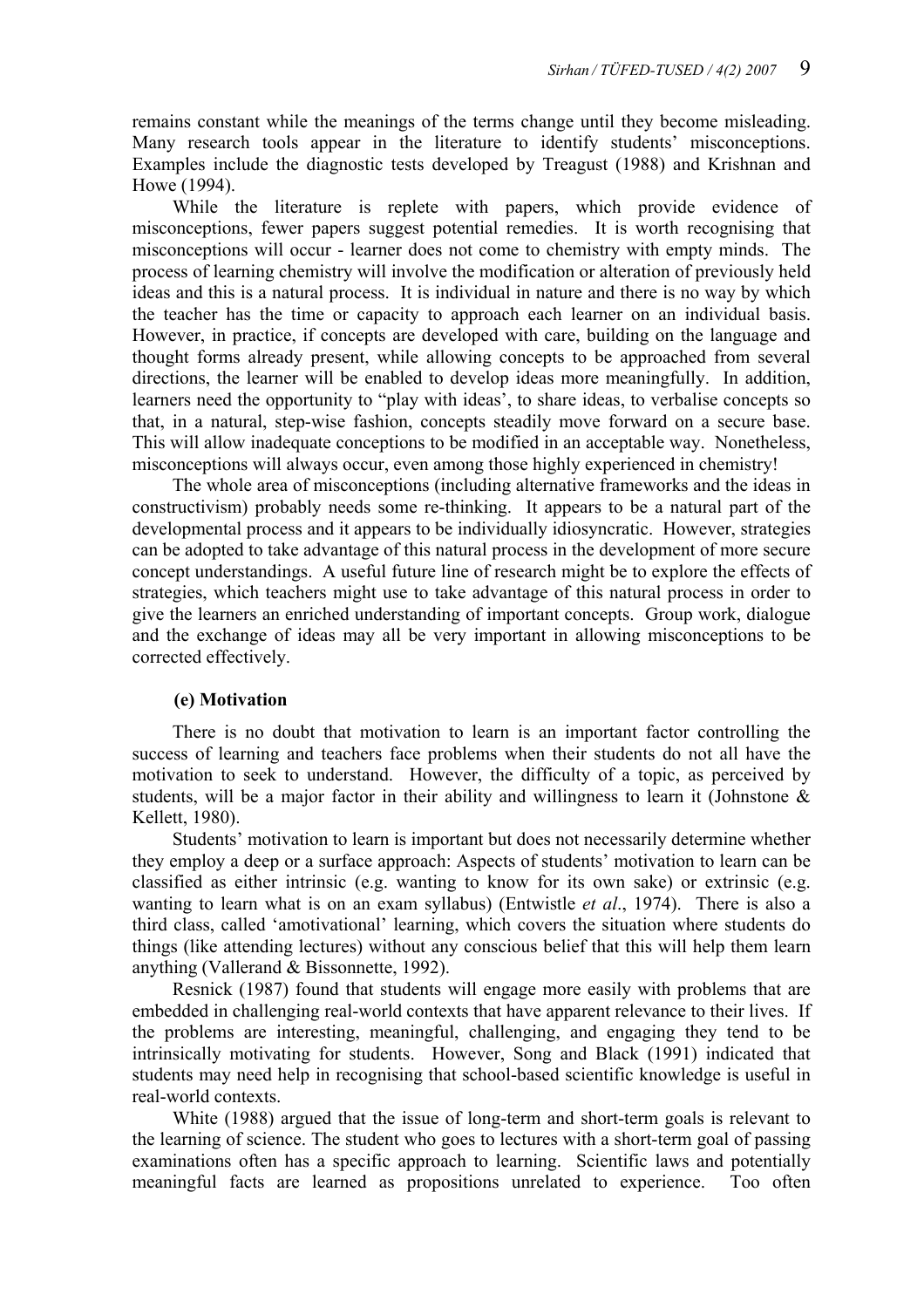examinations reward the recall of such facts. On the contrary, the students who have a stronger sense of achievement, or who want to learn about science, may attend the lectures with a long-term goal of a deeper understanding and appreciation of science. They may approach it involving advanced learning strategies of reflection and inter-linking of knowledge. With the pace of normal lectures, there is unfortunately little opportunity for this to occur during the lectures. Ames and Ames (1984) have pointed out that students' motivations for learning from lectures have important consequences for what they are attending to, how they are processing information, and how they are reacting to the lectures.

 Adar proposed the existence of four motivational traits that are attributable to students' needs (cited in Trumper, 1995). She introduced the notion of motivational pattern and implied that learners differ with respect to their preference for and responsiveness to different instructional features. She was also able to identify empirically the four major motivational patterns in her student sample, and accordingly she divided students into four types: the achievers, the curious, the conscientious, and the sociable. Hofstein and Kempa (1985) followed this line of research and found that students of different motivational patterns have their preferred modes of learning as well.

 Kempa and Diaz (1990a) found that a high proportion of the total student population could be clearly assigned to one of the four motivational patterns. Kempa and Diaz (1990b) went on to suggest that students with the conscientious or achievers type of motivational pattern would exhibit a strong preference for formal modes of teaching. Numerous other studies have sought to probe motivational features of learning (such as Ward & Bodner, 1993; Nakhleh & Mitchell, 1993). Together, they give an insight into the vital importance of considering motivational features in a learning situation.

# **2. Reducing Obstacles to Learning**

 It is, of course, the aim of chemistry teachers at all levels to make the subject accessible in such a way that maximum meaningful learning can take place. Salvaratnam (1993) has listed a number of important aspects to aid such learning. These are consistent with two broad principles:

- (1) The need to avoid working memory space overload;
- (2) The importance of taking into account concepts already held.

These two fundamental ideas are explored now in some detail:

# **(a) Working Memory Space Overload**

 The problems associated with limitations in working memory space have already been outlined. The importance of these limitations cannot be underestimated. The working memory space not only has to hold incoming information, it also has to draw information from long-term memory AND process information to make sense of it. The potential for overload is, therefore, considerable.

 One of the greatest difficulties in avoiding working space overload lies in the fact that the learner does not yet have the experience (such as the development of "schema, tricks, techniques and previous knowledge" which may be called "strategies") to be able to reduce the working space overload (Johnstone  $\&$  El-Banna, 1986). Unfortunately, the acquisition of such strategies (e.g. chunking, Miller, 1956) is a highly personal process. Therefore, it is not easy to teach the learner how to chunk although it is possible to present information in such a way that the learner can more easily develop personal chunking skills.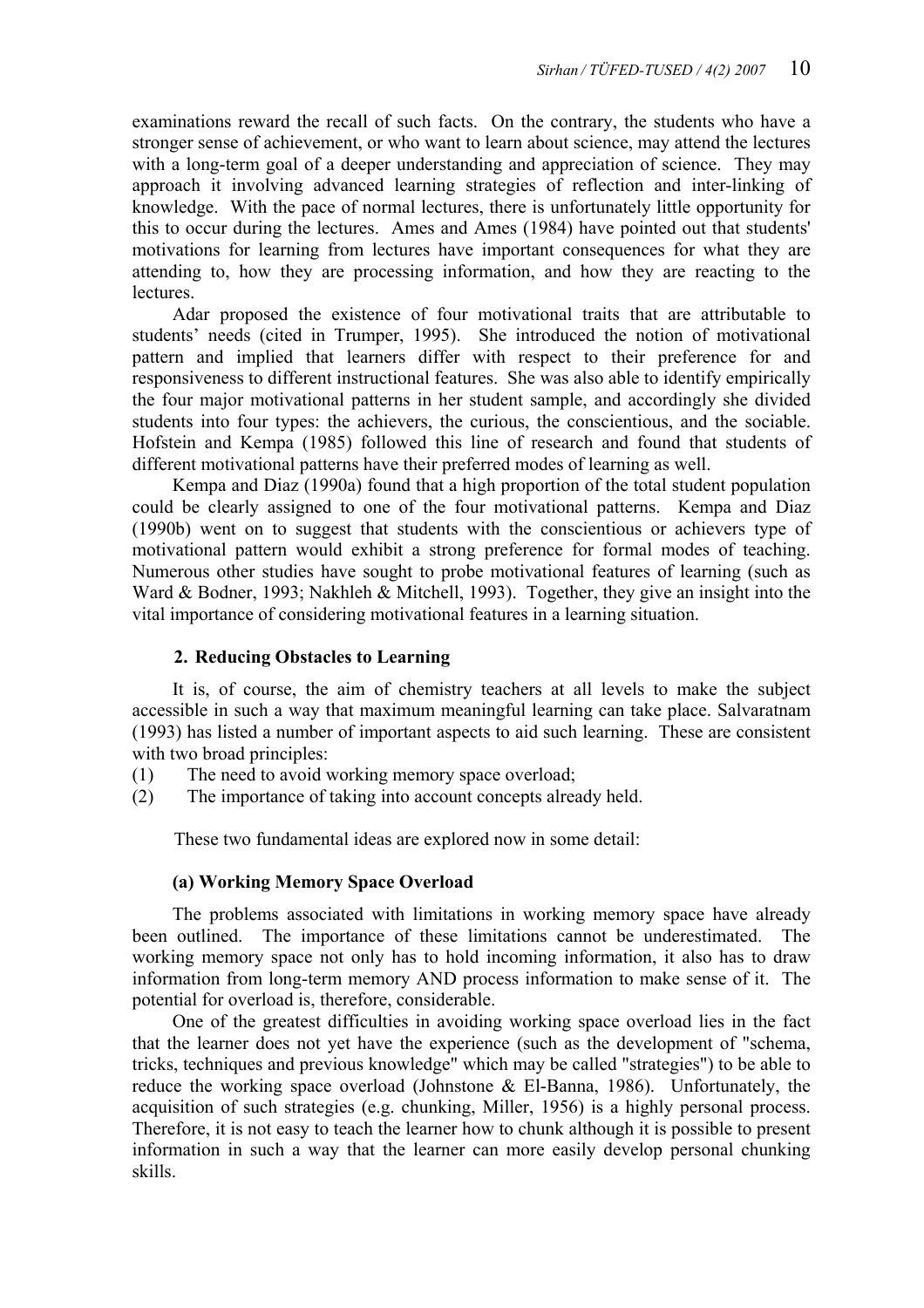According to White (1988), we chunk the world that is we combine our sensations into a small number of patterns. Therefore, chunking is a function of knowledge. The size and number of chunks perceived in a situation is one of the big differences between the knowledgeable person (e.g. expert, teacher, adult) and the novice (e.g. beginner, student, and child). The knowledgeable person can collect the phenomena or events into a smaller number of meaningful units. The teacher already has such strategies but no students can necessarily apply these. It is important, therefore, to minimise working space demands and to provide several routes to meaningful learning, allowing the learner to seek to develop their own strategies, which might enable them to reduce the overload.

 Items are handled in the working memory as 'chunks' of information. These can vary from single characters to abstract concepts and complex images (Johnstone & Kellett, 1980). It is possible to compensate for the limited capacity of working memory by restructuring the information. For example, a telephone number (009722799753) is difficult to remember as eleven digits, but if the same number is broken up into three smaller groups (00972-279-9753- representing area, district and number), it is much easier to remember. The effect is to reduce the storage required from eleven chunks to three.

 Therefore, chunking is a process of organising information, which allows a number of items to be viewed as a single unit, with probably a name or label. It is an important factor in both communication and learning (White, 1988). Ability to chunk information is a learned strategy, and the act of chunking will show how well the topic is known. The more you know about the topic the easier it is for you to chunk within it. The number of chunks a person can hold may be a fixed characteristic for an individual but will vary from person to person.

 Johnstone (1984) has pointed out that "The teacher's working memory is already organised, but this is not the case for the learner. Each learner has to analyse the information coming in and organise it for himself, or be helped to organise it, if the learning is to become part of him. If he tries to take on the teacher's information and structure, he has to resort to rote memorisation which certainly does not guarantee understanding".

 In trying to solve a problem, the student may find his working memory under stress. Solving problems is full of "noisy" things, "noisy" in the sense that they distract from the "signal" or "message" that is to be conveyed. The "noise" can occupy a substantial part of working memory leaving little space for the "signal" and even less space for thinking about what they are all trying to say. Information crowds in, from lecture notes, textbooks, workshops, tutorials, peer discussions, things to recall, and then to interpret.

To overcome these limitations, expansion of the size of each chunk of information is necessary. For example, experienced instructors (unlike novices) can condense a complicated stoichiometry problem to one chunk by recognising a key relationship. Similarly chemists do not see a carbon atom, two oxygen atoms, two hydrogen atoms, a double bond, and three single bonds (nine pieces of information), instead they see it as a carboxylic acid (one piece). Pattern formation is one way of chunking, which is, integrating a larger number of information bits into a smaller number.

 Kellett (1978) proposed a relationship between Information Content, Conceptual Understanding, and Difficulty. It stated that where the learners had a lack of conceptual understanding then those learners may perform reasonably in low information load situations, but their performance would decrease in high information load situations, causing complaints of difficulty.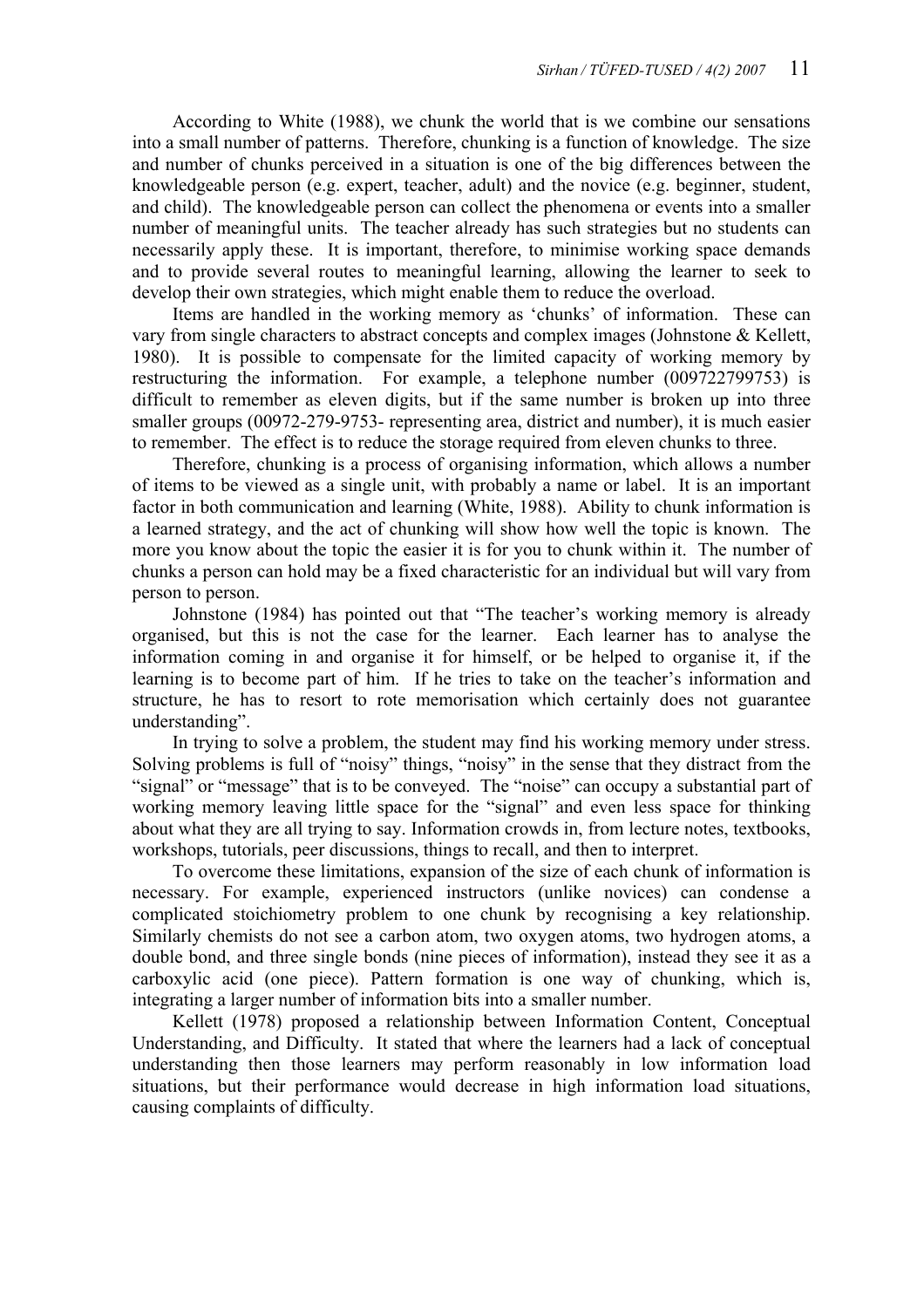

**Figure 2.** *The "Concorde" Diagram from Johnstone (1980)*

 Those with high conceptual understanding could use this to chunk information, and thus reduce the information load to one, which their working spaces could handle. High conceptual understanding would also allow the learners to separate relevant from irrelevant and focus in on the relevant only, which would also reduce the information load burden.

 This relationship between Information Content, Information Load, and Perceived Difficulty was summarised by Johnstone in the "Concorde" diagram, which is shown in figure 2 (Johnstone, 1980). As the Information Load increases, for a student with low Conceptual Understanding, so the Perceived Difficulty barrier increases, the reverse being the case for a student of high Conceptual Understanding.

 A new learner is naturally at the Low end of the Concept Understanding axis. If the teacher presents his new learner with material at the High end of the Information Load, then the Perceived Difficulty barrier will prevent the learner from "seeing" what is going on. If this continues, then a student's complaint of "I don't understand" may easily become "I will never understand". Such an attitude towards a topic may prove difficult or impossible to alter later. If the teacher adopts a lower Information Load, increasing it only as the learner's concept understanding develops, then the difficulty should remain (essentially) constant.

#### **(b) Paying Attention to Incoming Information**

 Learners have to focus on a specific task within a 'noisy' environment (irrelevant material), but also, within the task, they have to select specific information that is relevant (meaningful) for them. Teachers can only really find out whether learners are attending by ascertaining what they are learning (Ausubel, 1968). Learners need to know when and where to pay attention, and to what to pay attention.

 Fox (1993) claimed that attention is affected by the complexity of the task and the motivation of the individual. The focus of the learners' attention determines what information is processed. Learners can attend to only a very limited number of the demands that compete for their attention. Johnstone and Percival (1976) found that attention breaks do appear to exist and occur generally throughout lectures. The observer can detect such breaks relatively easily and those attention breaks appear as genuine loss of learning in subsequent diagnostic tests. A learners' ability to select the important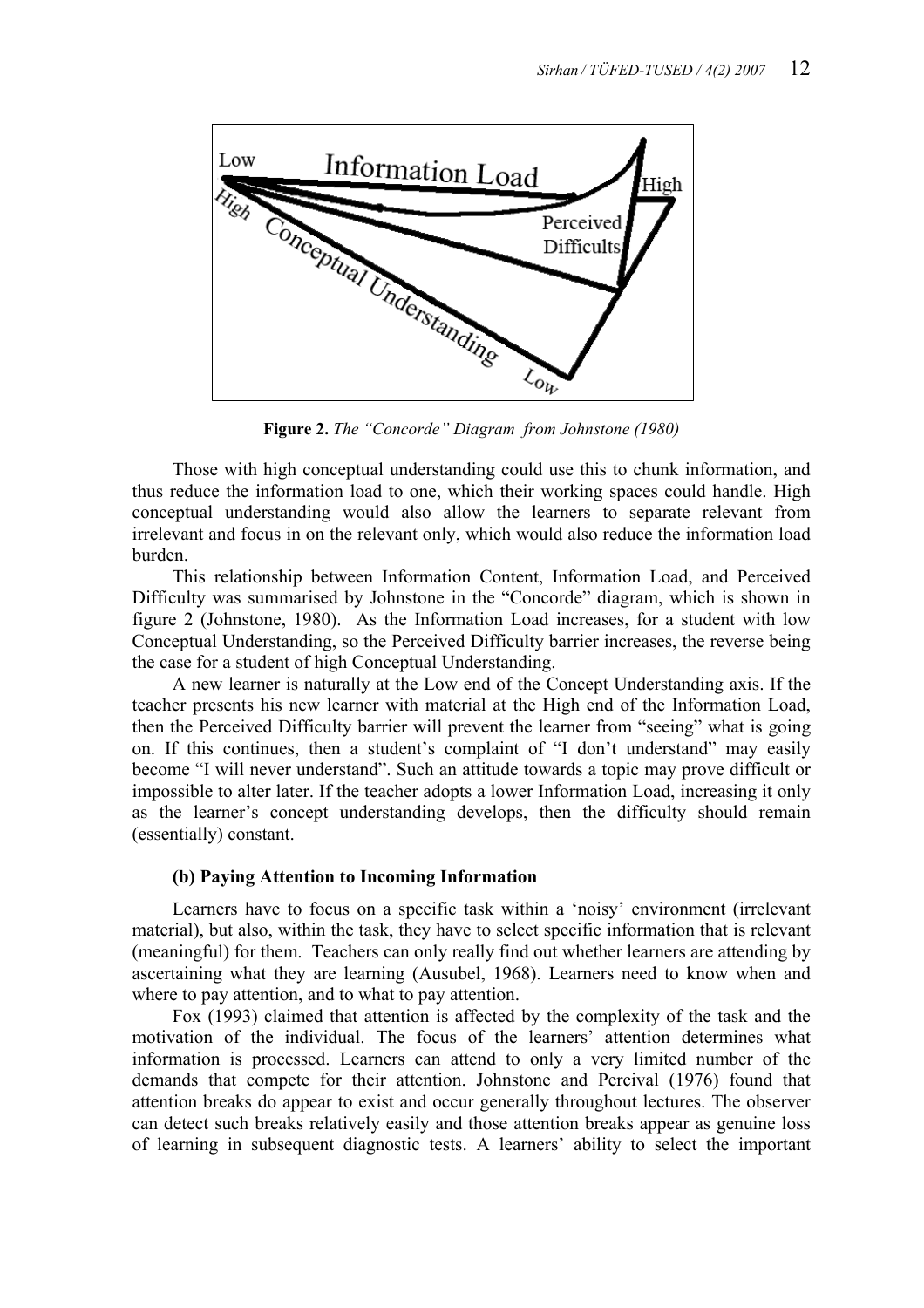information to attend to is a key strategy for effective learning. Selective or discriminatory attention has been shown to underlie learners' rates of learning.

 Preparing the mind of the learner is one way to help students to focus their attention on the new information by linking it to their previous knowledge (the knowledge they already know and understand). This is discussed in more detail in Sirhan *et al*. (1999) where the use of pre-lectures is shown to be powerfully effective as a way to prepare the minds of learners, with special emphasis on those whose background knowledge and experience is less than adequate. Students who know more about a topic find it easier to identify and focus on important information. For this reason, carefully choosing the delivered material may greatly facilitate learning. This has been explored in detail in Sirhan (2000) and is outlined in Sirhan and Reid (2001, 2002).

# **(c) Recalling Previous Knowledge Easily**

 To make the material easier for recall, learners actively need to construct, organise, and structure internal connections that hold the information together. The systematic organisation of knowledge, which may be considered to be the ordering of the component knowledge items in a logical, coherent, concise, and principle-based manner, is of fundamental importance for the effective learning, recall, manipulation, and use of knowledge.

 Salvaratnam (1993) found that effectiveness of knowledge organisation is increased if the:

- (i) Knowledge stored in memory is principle/concept based, coherent, systematic and concise, and
- (ii) Organisation is around the minimum amount of essential knowledge (number of principles and concepts).

 This latter point is one that has been confirmed in very recent work (Otis, 2001). It was found that the concept maps generated by medical students at various stages in their learning shows that many students move from a simple, but inadequate, concept maps at early stages of learning through increasingly complex maps until they move back to much simpler but more adequate maps when concepts have been grasped much more fully. It is, therefore, important that unnecessary principles, concepts, definitions, and terms be excluded as concepts are built up in the minds of learners.

 Salvaratnam (1993) also listed five aspects, which would aid the learning, understanding, recalling, and application of knowledge:

- (1) Use the underlying principles and concepts as the sole basis for knowledge organisation;
- (2) Exclude unnecessary laws, concepts, definitions, and terms;
- (3) Use systematic and meaningful terms and definitions;
- (4) Link the component items of knowledge sharply and coherently; and
- (5) Store knowledge concisely.

 These ways could help to reduce memory overload, aid learning and understanding, and avoid mistakes. In this complexity and because knowledge construction is not easy, students often are tempted to engage in rote learning rather than meaningful learning. The teachers' task is to try to find ways to increase meaningful learning, possibly by actively involving students in the process of knowledge construction (Novak and Gowin, 1984). They suggest that it is useful to empower students to become responsible for their own learning.

 Learners need to decide on the level of complexity at which they will process new information. For example, a student can take notes and either writes them as key words or makes connections between this information and the previous knowledge (Su, 1991). The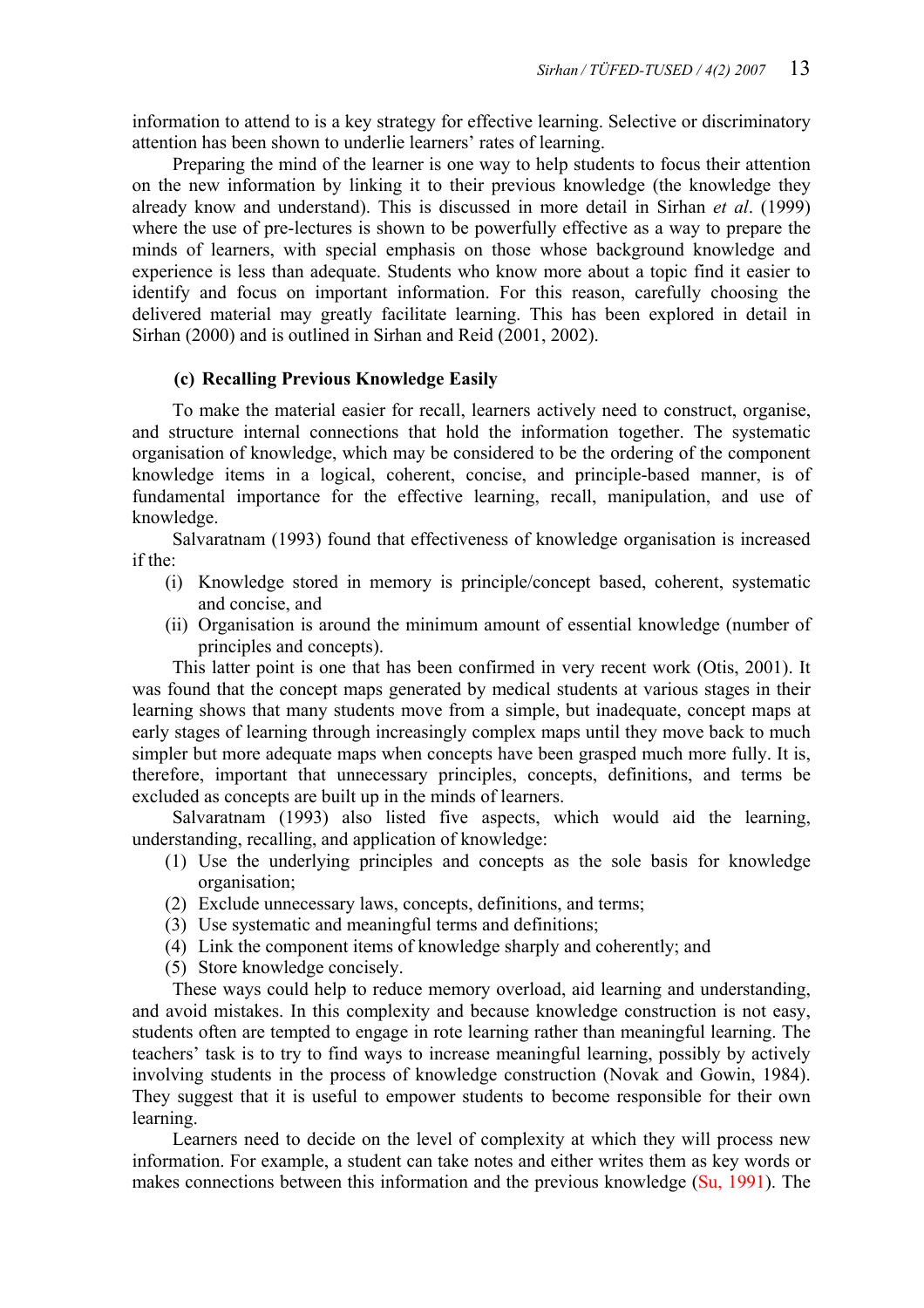more elaborative, or complex, the learner's processing of the information, the more he tries to make meaningful the new information, the more likely he is to remember it. This could be done by giving different examples on the same problem and making interconnections between it and the learners' knowledge to facilitate memorisation.

## **CONCLUSIONS**

 It is not being suggested here that chemistry can be made simple by avoiding teaching difficult topics! Indeed, trivialising the chemistry to be taught is likely to be perceived by the learner as a devaluation of the importance of the subject. The key lies in seeing chemistry from the point of view of the student learner. Such learners approach each topic with all kinds of ideas already stored in long-term memory. New material will link on to previous ideas and this can cause confusions and misunderstandings. A set of ten principles, based on evidence gathered by studying learning, has been suggested by Johnstone (1997a) while Sirhan (2000) has also provided a list of key proposals to aid meaningful learning. These can be summarised:

- (1) It is vital for the teacher to know what the learners already know and how they came to acquire the knowledge. Many students come to a class with wrong ideas, confused ideas or even a complete lack of background knowledge. Learning experiences need to be offered to prepare students to grasp new material by clarifying or correcting previously held concepts or by providing fundamental instruction on such concepts. The idea of pre-laboratory and pre-lecture experiences have been explored in detail at university level and have been shown to be highly effective in increasing meaningful learning (Dawson, 1978; Ebenezer, 1992; Johnstone, 1997a, 1997b, Johnstone *et al*, 1994; Kristine, 1985, Sirhan *et al*., 1999). Parallel experiences at school level will also be vital.
- (2) It is important to take into account the way the learner gains knowledge and to present material in a way that is consistent with patterns of human learning. In particular, the limitations of working memory space have been shown to be important (Johnstone  $&$  El-banna, 1986). Their model of learning has been found to be extremely useful in predicting ways by which learning can be made more effective.
- (3) The process of learning should allow for the development of links between "islands" of knowledge. The teacher must link concepts so that the learner can make a coherent whole of the key ideas. This allows the development in the learner of simple but meaningful concept maps (Otis, 2001). The seminal work of Otis may well prove to be very important is showing the way conceptual development takes place in the learner and may point to all kinds of strategies, which will assist effective concept growth.
- (4) Attitudes and motivation are both important aspects for the learning process. Success in learning, positive attitudes to learning and motivation to learn are linked. The two major factors influencing attitudes towards a subject are teacher quality and curriculum quality (Skryabina, 2000). The former is not discussed here but the latter has been found to be strongly influenced by the perceived curriculum relevance, in the sense that the learner perceives what is taught being related to their lifestyle (Skryabina, 2000).
- (5) Although not discussed in this paper, the place of assessment is critical in that, where the assessment does not reflect the aims of the course (usually because the assessment emphasises knowledge recall too highly), learner motivation to seek for meaningful learning, with understanding of concepts, is less likely.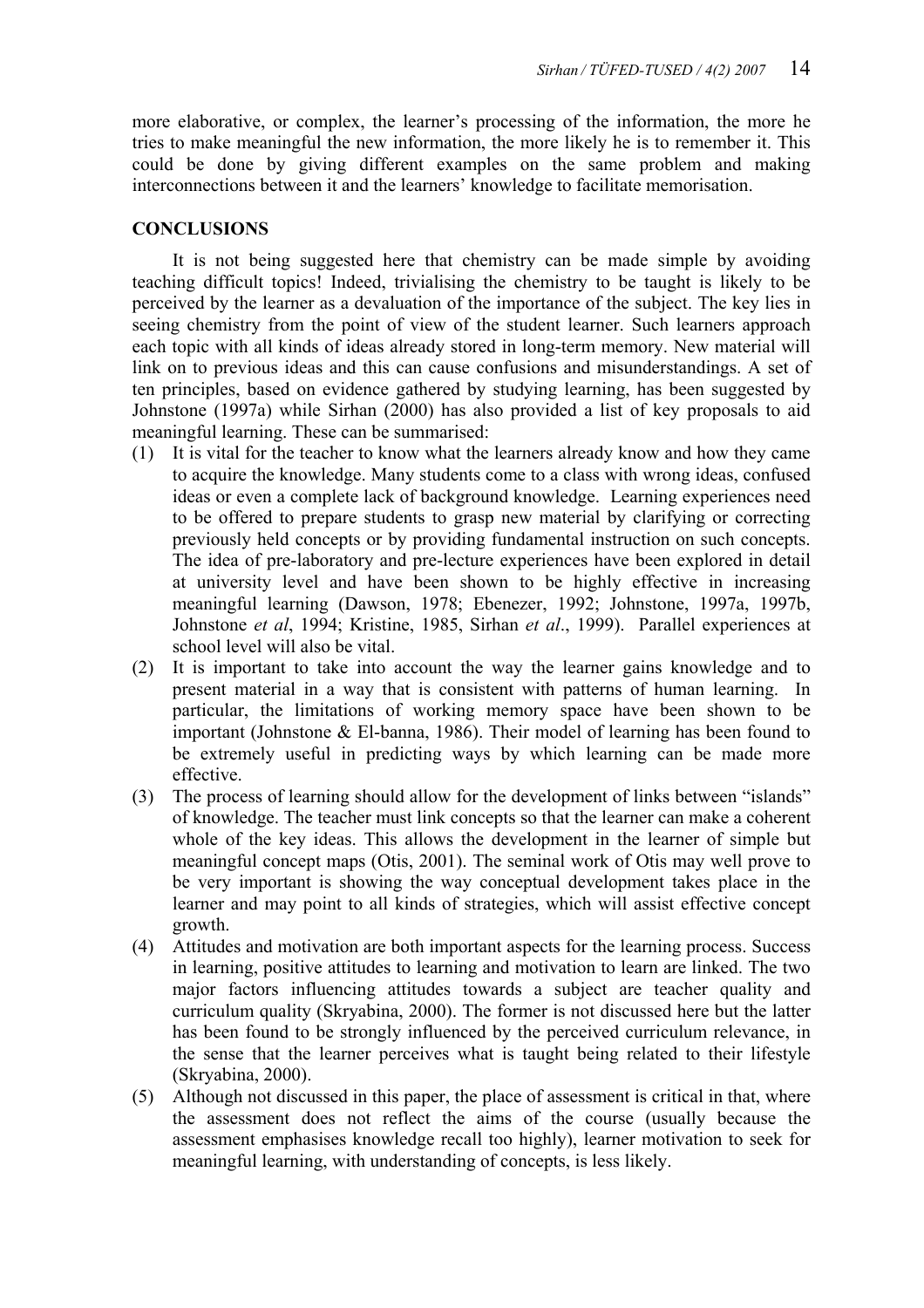#### **REFERENCES**

- Abraham, M. R., Grzybowski, E. B., Renner, J. W. & Marek, E. A., (1992). Understandings and Misunderstandings of Eight Graders of Five Chemistry Concepts Found in Chemistry Textbooks, *Journal of Research in Science Teaching,*  29(2), 105–120.
- Abraham, M. R., Williamson, V. M. & Westbrook, S. L., (1994). A Cross-Age Study of the Understanding Five Concepts, *Journal of Research in Science Teaching,* 31(2), 147–165.
- Ames, C. and Ames, R., (1984). System of Students and Teachers Motivation: Towards a Qualitative Definition, Journal *of Educational Psychology*, 76, 536-556.
- Anderson, B., (1990). Pupils' Conceptions of Matter and its Transformations (Age 12- 16), *Studies in Science Education*, 18, 53-85.
- Ausubel, D.P., (1968). **Educational Psychology: A Cognitive View**. New York: Holt, Rinehart and Winston.
- Ayas, A., & Coştu, B., (2002). Levels Of Understanding Of The Evaporation Concept At Secondary Stage. *The First International Education Conference, Changing Times Changing Needs*, Eastern Mediterranean University, Gazimagusa- Northern Cyprus.
- Ayas, A., Köse, S., & Taş¸, E., (2002). The Effects Of Computerassisted Instruction On Misconceptions About Photosynthesis. *The First International Education Conference, Changing Times Changing Needs*, Eastern Mediterranean University, Gazimagusa-Northern Cyprus.
- Ayas, A. & Demirbaş, A., (1997). Turkish Secondary Students' Conception of Introductory Chemistry Concepts, *Journal of Chemical Education,* 74(5), 518–521.
- Baddeley, A.D. (1999). **Essentials of Human Memory**. Hove: Psychology Press.
- Barker, V. & Millar, R., (2000). Students' Reasoning About Basic Chemical Thermodynamics And Chemical Bonding: What Changes Occur During A Context-Based Post-16 Chemistry Course? *International Journal of Science Education,*  22(11), 1171–1200.
- Biggs, J.B. & Moore, P.J., (1993). **The Process of Learning**. Sydney: Prentic Hall.
- Bodner, G. M (1986) Constructivism: A Theory of Knowledge, *Journal of Chemical Education*, 63(10), 873-878.
- Bodner, G. M., (1991). I Have found you an Argument: The Conceptual Knowledge of Beginning Chemistry Graduate Students, *Journal of Chemical Education*, 68(5), 385-388.
- Boo, H. K., (1998). Students' Understanding Of Chemical Bonding And Energetics Of Chemical Reactions, *Journal of Research in Science Teaching,* 35(5), 569–581.
- Bradley, J. D. & Brand, M., (1985). Stamping Out Misconceptions, *Journal of Chemical Education,* 62(4), p. 318.
- Bunce, D.M., Gabel, D.L., & Samuel, J.V., (1991). Enhancing Chemistry Problem-Solving Achievement Using Problem Categorisation, *Journal of Research in Science Teaching*, 28(6), 505-521.
- Cassels, J.R.T. & Johnstone, A.H., (1980). **Understanding of Non-Technical Words in Science.** London: The Chemical Society.
- Cassels, J.R.T. & Johnstone, A.H., (1984). The Effect of Language on Students Performance on Multiple Choice Test in Chemistry, *Journal of Chemical Education*, 61(7), 613-615.
- Cassels, J.R.T. & Johnstone, A.H., (1985). **Words That Matter in Science**. London: Royal Society of Chemistry.
- Clow, D., (1998). Teaching, Learning and Computing. *University Chemistry Education*, 2(2), 21-28.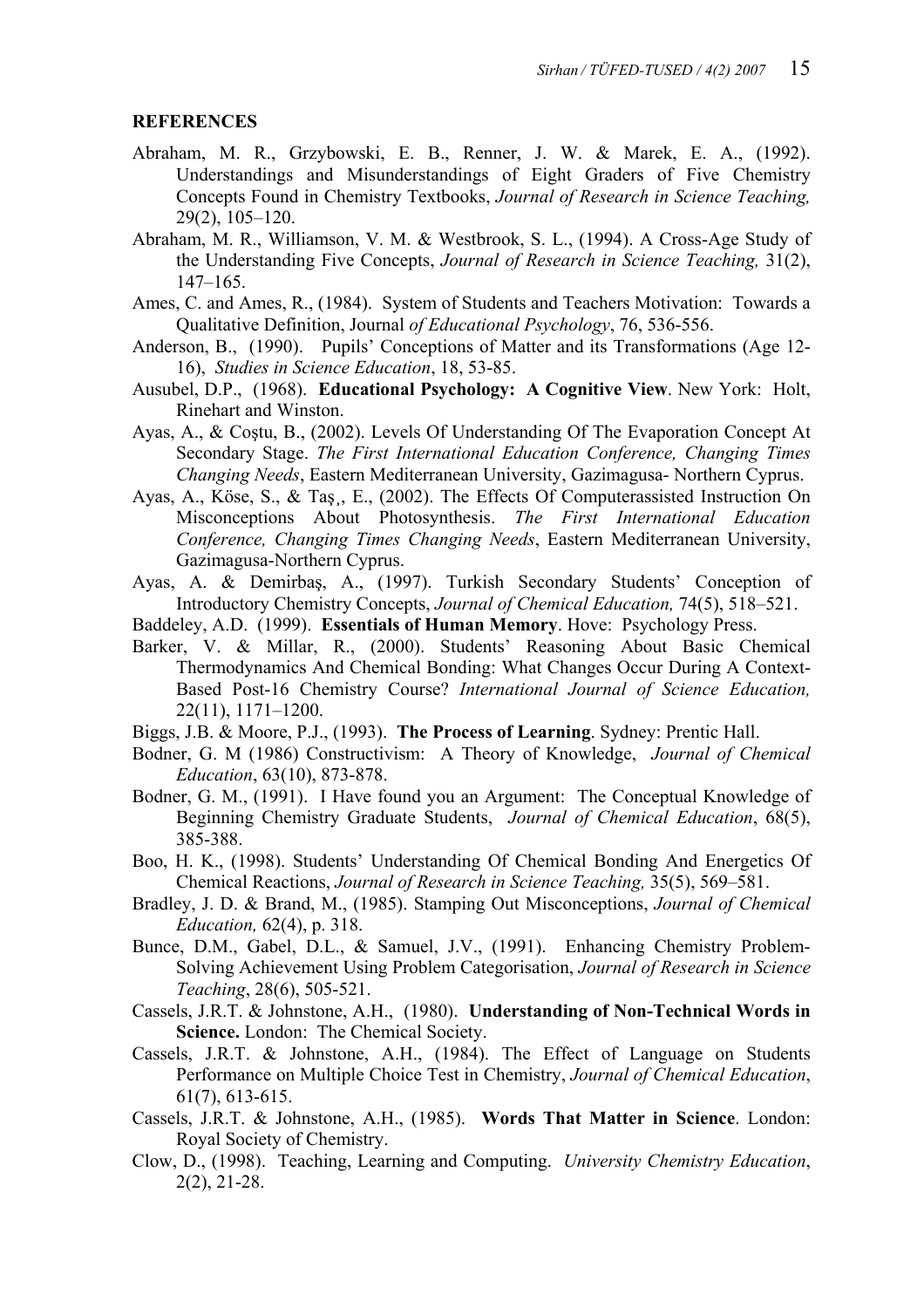- Coll, R. K. & Taylor, N., (2002). Mental Models In Chemistry: Senior Chemistry Students' Mental Models Of Chemical Bonding, *Chemistry Education: Research and Practice in Europe,* 3(2), 175–184.
- Coll, R. K. & Treagust, D. F., (2001a). Learners' Use Of Analogy And Alternative Conceptions For Chemical Bonding, *Australian Science Teachers Journal,* 48(1), 24–32.
- Coll, R. K. & Treagust, D. F., (2001b). Learners' Mental Models Of Chemical Bonding, *Research in Science Education,* 31, 357–382.
- Coll, R. K. & Treagust, D. F., (2003). Investigation of Secondary School, Undergraduate and Graduate Learners' Mental Models of Ionic Bonding, *Journal of Research in Science Teaching,* 40(5), 464–486.
- Çalık, M., Ayas, A., & Ebenezer, J.V., (2005). A Review of Solution Chemistry Studies: Insights into Students' Conceptions. *Journal of Science Education and Technology,*  14(1), 29-50.
- Çalık, M., Ayas, A. & Coll, R. K., (2006). Enhancing Pre-Service Primary Teachers' Conceptual Understanding of Solution Chemistry with Conceptual Change Text, *International Journal of Science & Mathematics Education,* published online 20 December, 2005.
- Dawson, C.J., (1978). Pupils' Difficulties: What Can the Teacher Do?, *Education in Chemistry*, 15, 120-121.
- Driver, R., (1981). Pupils' Alternative Frameworks In Science, *European Journal of Science Education,* 3, 93–101.
- Driver, R. & Easley, J., (1978). Pupils and Paradigms: A Review of Literature Related to Concept Development and Adolescent Science Studies, *Studies in Science Education*, 5, 61-84.
- Duncan, I.M. & Johnstone, A.H., (1973). The Mole Concept, *Education in Chemistry*, 10, 213-214.
- Duschl, R., & Osborne, J., (2002). Supporting And Promoting Argumentation Discourse In Science Education. *Studies in Science Education* 38: 39–72.
- Ebenezer, J. V., (1991). *Students' Conceptions of Solubility: A Teacher–Researcher Collaborative Study*, Unpublished Doctoral Dissertation, University of British Columbia, Vancouver, British Columbia, Canada.
- Ebenezer, J.V., (1992). Making Chemistry Learning More Meaningful, *Journal of Chemical Education*, 69, 464-467.
- Ebenezer, J. V., (2001). A Hypermedia Environment To Explore And Negotiate Students' Conceptions: Animation Of The Solution Process Of Table Salt, *Journal of Science Education and Technology,* 10(1), 73–92.
- Ebenezer, J. V., & Gaskell, P. J., (1995). Relational Conceptual Change In Solution Chemistry. *Science Education* 79: 1–17.
- Entwistle, N.J., Thompson, J., & Wilson, J.D., (1974). Motivation and Study Habits, *Higher Education*, 3, 379-396.
- Eshach, H. & Garik, P., (2001). *Students' Conceptions about Atoms and Atom-Bonding.*  Available online at: www.bu.edu/smec/qsad/ed/QM\_NARST\_finalpg.pdf (accessed 20 December, 2005).
- Fensham, P., (1988). **Development and Dilemmas in Science Education.** 5th Edition. London: Falmer.
- Fensham, P. & George, S.C., (1973). Learning Structural Concepts of Simple Alcohols, *Education in Chemistry*, 10(1), 24.
- Fox, M. (1993). **Psychological Perspectives in Education.** London: Cassell Educational Limited.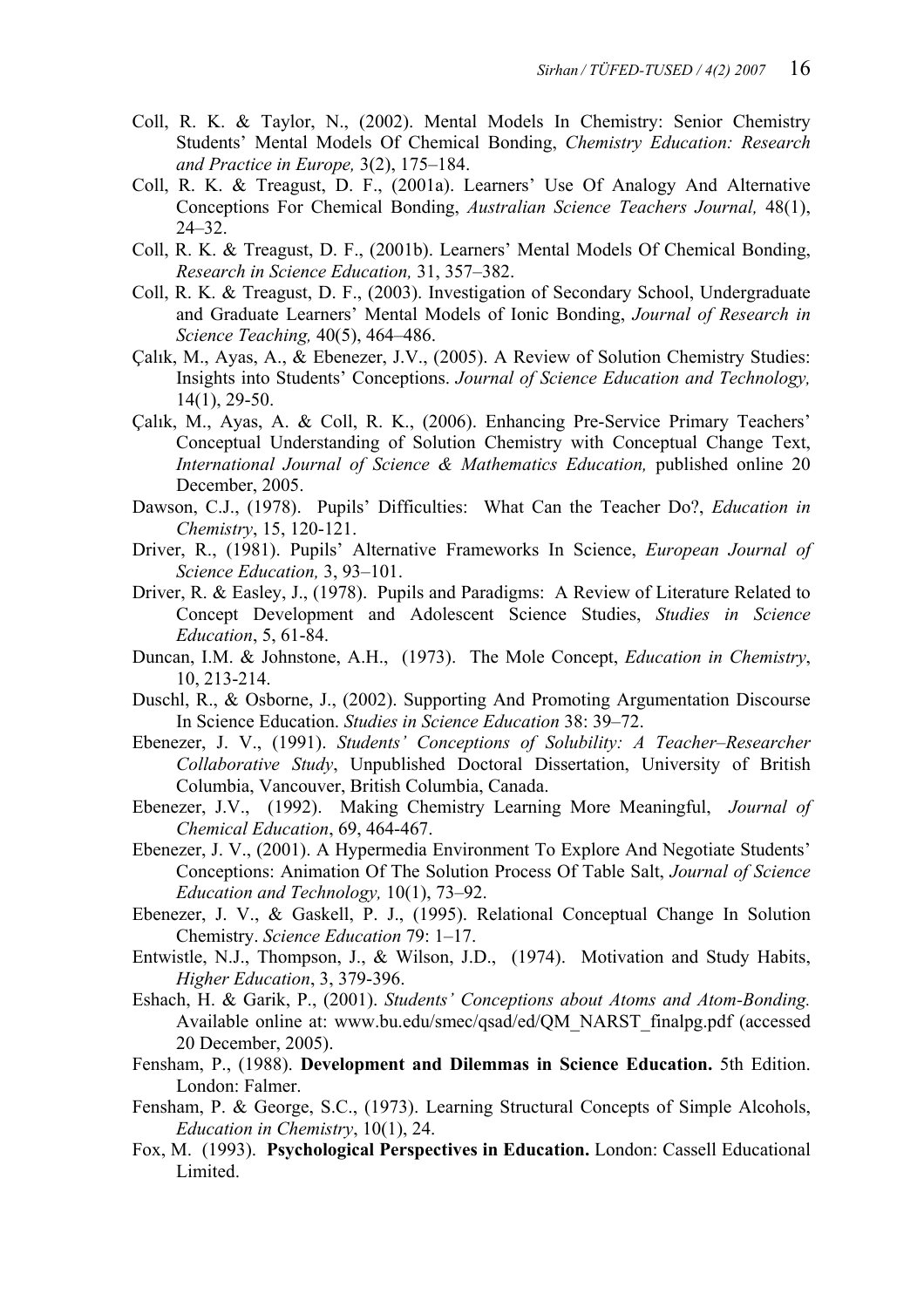- Gabel, D. L., (1992). Modeling With Magnets A Unified Approach To Chemistry Problem Solving. *The Science Teacher*, March, 58–63.
- Gabel, D. L., (1993). Use of the Particle Nature of Matter in Developing Conceptual Understanding, *Journal of Chemical Education*, 70(3), 193-194.
- Gabel, D. L., (1999). Improving Teaching and Learning Through Chemistry Education Research: A Lock to the Future, *Journal of Chemical Education*, 76(4), 548-554.
- Gabel, D. L. & Bunce, D.M., (1994). **Handbook of Research on Science Teaching and Learning**. pp. 301-326, New York: Macmillan.
- Gardner, P.L., (1972). **Words in Science.** Melbourne: Australian Science Education Project.
- Garforth, F.M., Johnstone, A.H. & Lazonby, J.N., (1976). Ionic Equations: Difficulties in Understanding and Use, *Education in Chem*istry, 13, 72-75.
- Garnett, P. J. & Treagust, D. F., (1992). Conceptual Difficulties Experienced By Senior High School Students Of Electrochemistry: Electric Circuits And Oxidation-Reduction Equations, *Journal of Research in Science Teaching,* 29(2), 121–142.
- Gilbert, J. K., Osborne, J. R., & Fensham, P. J., (1982). Children's Science And Its Consequences For Teaching. *Science Education* 66: 623–633.
- Gilbert, J. K. & Watts, D. M., (1983). Concepts, Misconceptions And Alternative Conceptions: Changing Perspectives In Science Education, *Studies in Science Education,* 10, 61–98.
- Goodwin, A., (2002). Is Salt Melting When It Dissolves In Water? *Journal of Chemical Education* 79: 393–396.
- Griffiths, A. K., (1994). A Critical Analysis And Synthesis Of Research On Chemistry Misconceptions. In Schmidt, H.-J., (Ed.), *Proceedings of The 1994 International Symposium Problem Solving And Misconceptions in Chemistry And Physics*, The International Council of Associations For Science Education Publications, 70–99.
- Harrison, A. G. & Treagust, D. F., (1996). Secondary Students' Mental Models of Atoms and Molecules: Implications for Teaching Chemistry, *Science Education,* 80(5), 509–534.
- Harrison, A. G. & Treagust, D. F., (2000). Learning about Atoms, Molecules, and Chemical Bonds: A Case Study of Multiple-Model Use in Grade 11 Chemistry, *Science Education,* 84, 352–381.
- Helm, H., (1980). Alternative Conceptions In Physics Amongst South African Students, *Physics Education,* 15, 92–105.
- Hofstein, A. & Kempa, R.F., (1985). Motivating Strategies in Science Education: Attempt at an Analysis, *European Journal of Science Education*, 7(3), 221-229.
- Jenkins, E.W., (1992). School Science Education: Towards a Reconstruction, *Journal of Curriculum Studies*, 24(3), 22-246.
- Johnstone, A.H., (1974). Evaluation of Chemistry Syllabuses in Scotland, *Studies in Science Education*, 1, 20-49.
- Johnstone, A.H., (1980). Chemical Education Research: Facts, Findings and Consequences, *Chemical Society Review*, 9(3), 365-380.
- Johnstone, A.H., (1982). Macro and Micro Chemistry, *School Science Review*, 64(277), 377-379.
- Johnstone, A.H., (1984). New Stars for the Teacher to Steer By? *Journal of Chemical Education*, 61(10), 847-849.
- Johnstone, A.H., (1991). Why Science is Difficult to Learn? Things are Seldom What they Seem" *Journal of Computer Assisted Learn*ing, 7, 75-83.
- Johnstone, A.H., (1997a). Chemistry Teaching—Science or Alchemy? *Journal of Chemical Education*, 74(3), 262-268.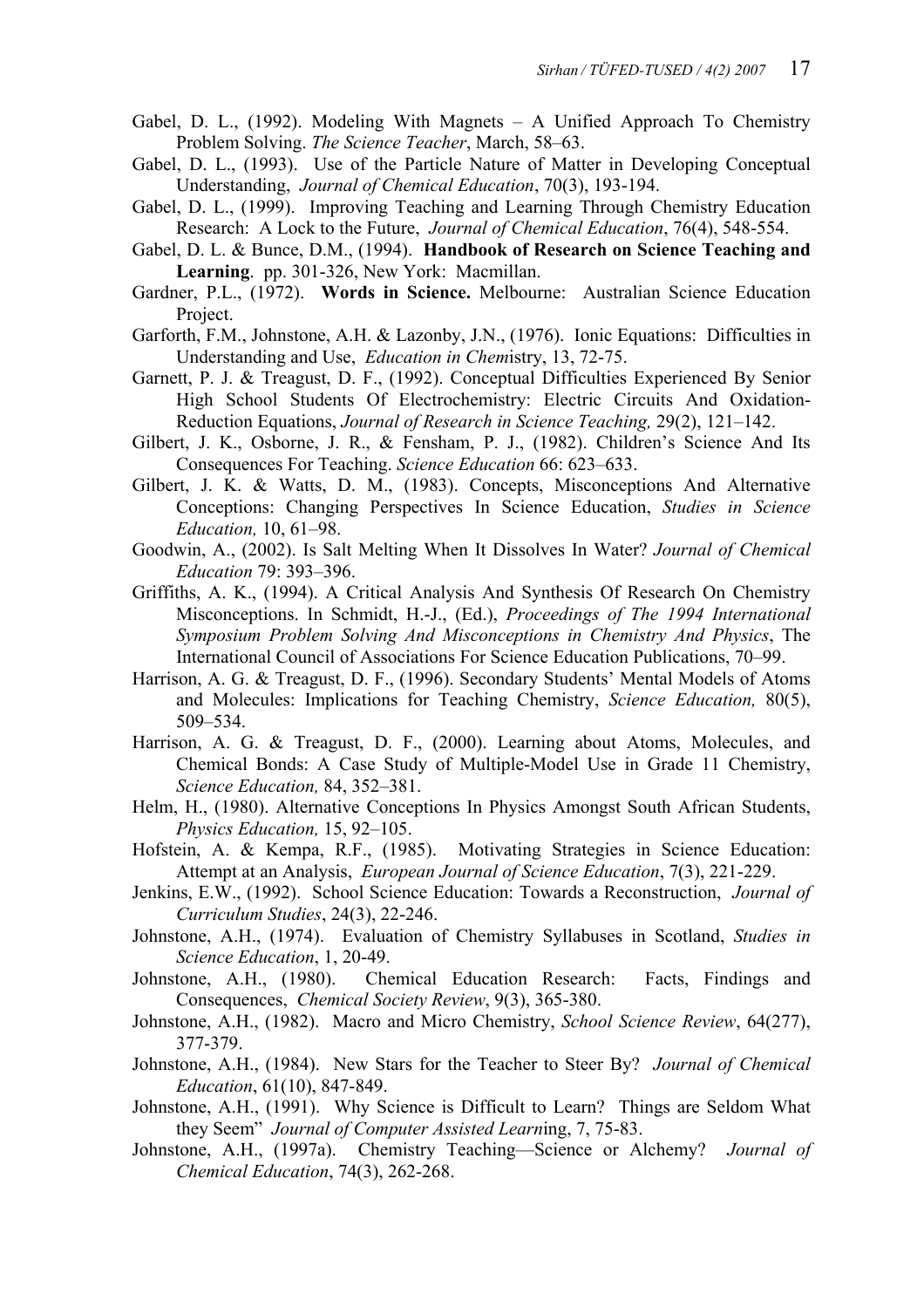- Johnstone, A.H., (1997b). And Some Fell on Good Ground, *University Chemistry Education*, 1(1), 8-13.
- Johnstone, A.H., (1999). The Nature of Chemistry, *Education in Chemistry*, 36(2), 45-48.
- Johnstone, A.H., (2000). Teaching of Chemistry—Logical or Psychological?, *Chemistry Education: Research and Practice in Europe*, 1(1), 9-15.
- Johnstone, A.H. & Percival, F., (1976). Attention Breaks in Lectures, *Education in Chemistry*, 13(2), 49-50.
- Johnstone, A.H., MacDonald, J.J., & Webb, G., (1977). Chemical Equilibrium and its Conceptual Difficulties, *Education in Chemistry*, 14(6), 169-171.
- Johnstone, A.H. & Kellett, N.C., (1980). Learning Difficulties in School Science Towards a Working Hypothesis, *European Journal of Science Education*, 2(2), 175-181.
- Johnstone, A.H. & Wham, A.J.B., (1982). Demands of practical work. *Education in Chemistry*, 19(3), 71-73.
- Johnstone, A.H. & El-Banna, H., (1986). Capacities, Demands and Processes—A Predictive Model for Science Education, *Education in Chemistry*, 23(3), 80-84.
- Johnstone, A.H. & Letton, K.M., (1991). Practical Measures for Practical Work, *Education in Chemistry*, 28(3), 81-83.
- Johnstone, A.H., Sleet, R.J., & Vianna. J.F., (1994). An Information Processing Model of Learning: Its Application to an Understanding Laboratory Course in Chemistry, *Studies in Higher Education*, 19, 77-87.
- Johnstone, A.H. & Selepeng, D., (2001). A Language Problem Re-visited, *Chemistry Education: Research and Practice in Europe* (CERAPIE), 2(1), 19-29.
- Kellett, N.C., (1978). *Studies on the Perception of Organic Chemical Structures,* Ph.D. Thesis, University of Glasgow.
- Kellett, N. & Johnstone, A.H., (1974). Condensation and Hydrolysis—an Optical Problem? *Education in Chemistry*, 11, 111-114.
- Kempa, R.F. & Diaz, M., (1990a). Motivational Traits and Preferences for Different Instructional Modes in Science. Part I: Students' Motivational Traits, *International Journal of Science Education*, 12(2), 195-203.
- Kempa, R.F. & Diaz, M., (1990b). Students' Motivational Traits and Preferences for Different Instructional Modes in Science. Part II, *International Journal of Science Education*, 12(2), 205-216.
- Kempa, R.F. & Nicholls, C., (1983). Problem Solving Ability and Cognitive Structure— An Exploratory Investigation, *European Journal of Science Education*, 5(2), 171- 184.
- Krishnan, S.R. & Howe, A.C., (1994). The Mole Concept: Developing Instrument to Assess Conceptual Understanding, *Journal of Chemical Education*, 71(8), 653-655.
- Kristine, F.J., (1985). Developing Study Skills in the Context of the General Chemistry Course: the Prelecture Assignment, *Journal of Chemical Education,* 62(6), 509-510.
- McDermott, L., (1984). Research on Conceptual Understanding in Mechanics, *Physics Today*, 37, 4-32.
- Miller, G.D (1956). The Magical Number Seven Plus or Minus Two: Some Limits on Our Capacity for Processing Information, *Psychological Review.*, 63, 81-97.
- Nakhleh, M., (1992). Why Some Students Don't Learn Chemistry: Chemical Misconceptions, *Journal of Chemical Education*, 69(3), 191-196.
- Nakhleh, M.B. & Mitchell, R.C., (1993). Concept Learning Versus Problem Solving: There is a Difference, *Journal of Chemical Education*, 70(3), 190-192.
- Nicoll, G., (2001). A Report Of Undergraduates' Bonding Alternative Conceptions, *International Journal of Science Education,* 23(7), 707–730.
- Novak, J. D., (1977). **A Theory of Education**, Cornell University Press, Ithaca, NY.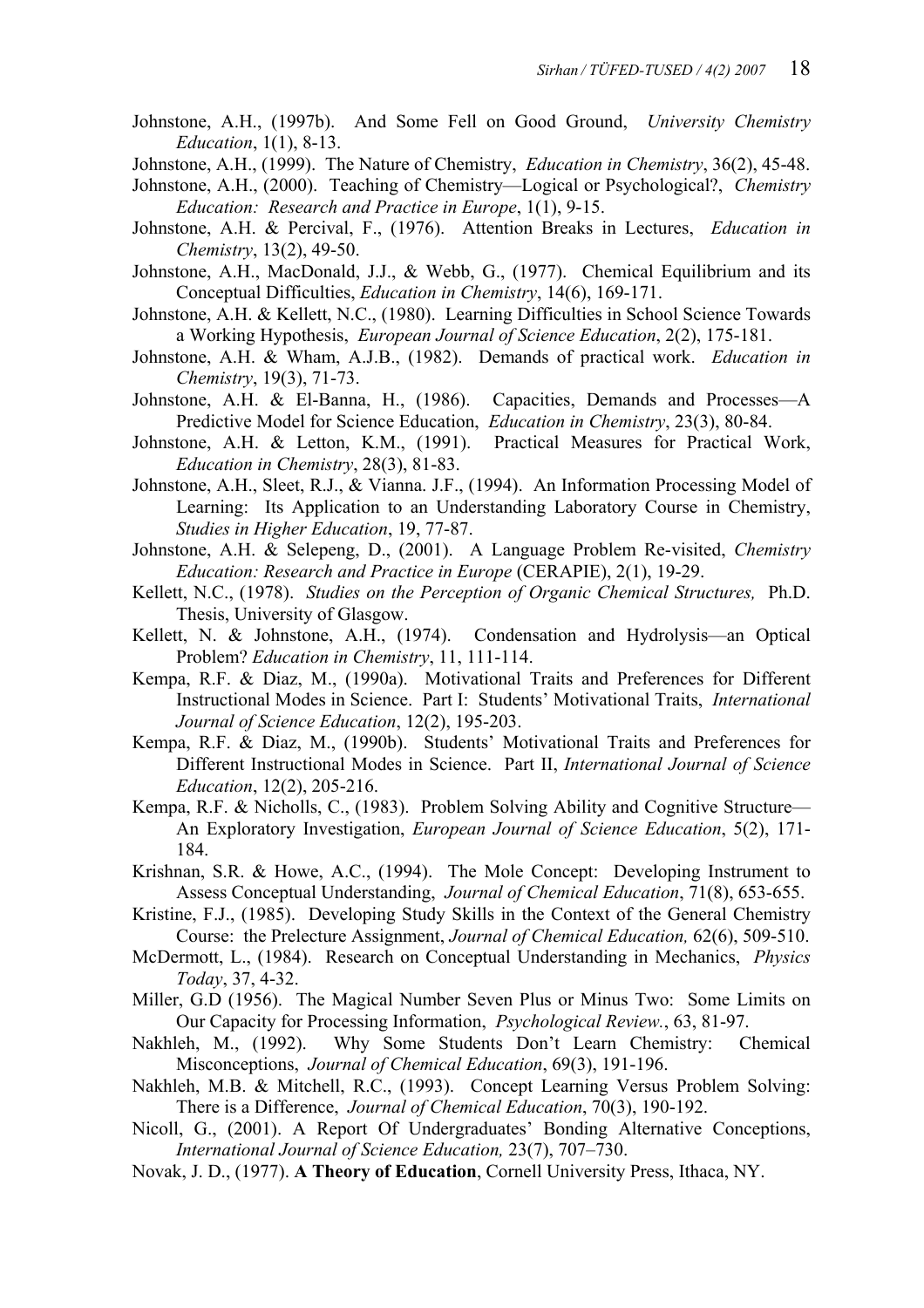- Novak, J.D. & Gowin, D.B., (1984). **Learning How to Learn**. Cambridge: Cambridge University Press.
- Osborne, R.J. & Cosgrove, M.M., (1983). Children's Conceptions of the Changes of State of Water, *Journal of Research in Science Teaching*, 20(9), 825-838.
- Otis, K., (2001). *Metacognition: A Valuable Aid to Understanding for Medical Students in Problem Based Learning*, PhD Thesis, University of Glasgow, 2001.
- Özmen, H., (2004). Some Student Misconceptions in Chemistry: A Literature Review of Chemical Bonding, *Journal of Science Education and Technology,* 13(2), 147–159.
- Özmen, H., & Ayas, A., (2003). Students' Difficulties in Understanding of the Conservation of Matter in Open and Closedsystem Chemical Reactions. *Chemistry Education: Research and Practice* 4: 279–290.
- Peterson, R. F. & Treagust, D. F., (1989). Grade-12 Students' Alternative Conceptions of Covalent Bonding and Structure, *Journal of Chemical Education,* 66(6), 459–460.
- Peterson, R. F., Treagust, D. F. & Garnett, P., (1989). Development And Application Of A Diagnostic Instrument To Evaluate Grade-11 And Grade-12 Students' Concepts Of Covalent Bonding And Structure Following A Course Of Instruction. *Journal of Research in Science Teaching,* 26(4), 301–314.
- Pınarbaş, T., & Canpolat, N., (2003). Students' Understanding of Solution Chemistry Concepts. *Journal of Chemical Education* 80: 1328–1332.
- Quiles-Pardo, J., & Solaz-Portol´ es, J. J.(1995). Students And Teachers Misapplication Of Le Chatelier's Principle: Implications For The Teaching Of Chemical Equilibrium. *Journal of Research in Science Teaching* 32: 939–957.
- Ravialo, A., (2001). Assessing Students' Conceptual Understanding of Solubility Equilibrium, *Journal of Chemical Education,* 78(5), 629–631.
- Reid, N., (1999). Towards an Application Led Curriculum, *Staff and Educational Development International*, 3(1), 71-84.
- Reid, N., (2000). The Presentation of Chemistry: Logically Driven or Applications Led ?, *Chemistry Education: Research and Practice in Europe*, 1(3), 381-392.
- Resnick, L.B., (1987). Learning in School and Out, *Educational Researcher*, 16, 13-20.
- Robinson, W. R., (1998). An Alternative Framework For Chemical Bonding, *Journal of Chemical Education,* 75(9), 1074–1075.
- Salvaratnam, M., (1993). Coherent, Concise, and Principle-Based Organisation of Chemical Knowledge, *Journal of Chemical Education*, 70(10), 824-826.
- Salvaratnam, M. & Frazer, M.J., (1982). **Problem Solving in Chemistry.** London: Heinemann Educational Publishers.
- Sanger, M. J. & Greenbowe, T. J., (1997). Common Student Misconceptions In Electrochemistry: Galvanic, Electrolytic, And Concentration Cells, *Journal of Research in Science Teaching,* 34(4), 377–398.
- Sawrey, B.A., (1990). Concept-Learning Versus Problem Solving Revisited, *Journal of Chemical Education*, 67(3), 253-254.
- Sirhan, G., Gray, C., Johnstone, A.H., Reid, N., (1999). Preparing the Mind of the Learner, *University Chemistry Education*, 3(2), 43-47. http://www.rsc.org/uchemed.
- Sirhan, G., (2000). A Study of the Effects of Pre-learning with First Year University Chemistry Students, *PhD Thesis*, University of Glasgow.
- Sirhan, G. & Reid, N., (2001). Preparing The Mind Of The Learner Part 2. *University Chemistry Education*, 5(2), 8. [http://www.rsc.org/uchemed].
- Sirhan, G. & Reid, N., (2002). An Approach In Supporting University Chemistry Teaching, Chemistry Education :Research and Practice in Europe (CERAPIE), 3 (1), 65-75.